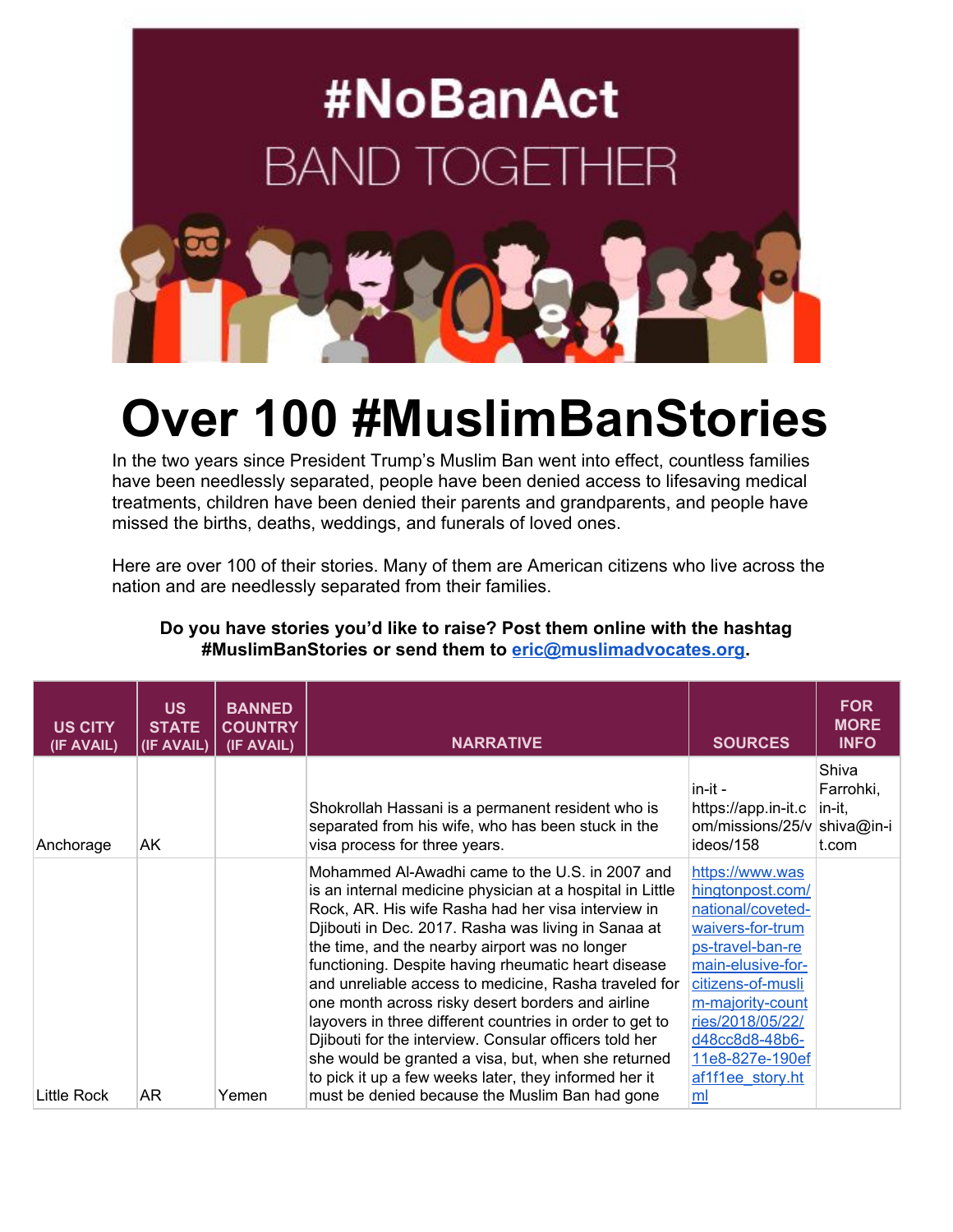|                  |    |      | into effect. They were then told a waiver had been<br>granted, but then received no response from the<br>embassy.                                                                                                                                                                                                                                                                                                                                                                                                                                                                                                                                           |                                                                                                                  |                                                                                                     |
|------------------|----|------|-------------------------------------------------------------------------------------------------------------------------------------------------------------------------------------------------------------------------------------------------------------------------------------------------------------------------------------------------------------------------------------------------------------------------------------------------------------------------------------------------------------------------------------------------------------------------------------------------------------------------------------------------------------|------------------------------------------------------------------------------------------------------------------|-----------------------------------------------------------------------------------------------------|
| Tempe            | AΖ | Iran | Maral Charkhtab Tabrizi is a lawful permanent<br>resident of the U.S. and an Iranian-American who is<br>being denied the help and support of her Iranian<br>parents as she raises a newborn and works a full-time<br>job, all while suffering from a chronic and painful<br>medical condition. She is a plaintiff in Emami v.<br>Trump.                                                                                                                                                                                                                                                                                                                     | Muslim<br>Advocates -<br>https://www.musl<br>imadvocates.org/<br>meet-the-plaintiff<br>s-in-emami-v-niel<br>sen/ | Eric Naing,<br>Muslim<br>Advocates,<br>eric@musl<br>imadvocat<br>es.org                             |
| Tucson           | AZ | Iran | Shaghayegh Ansari was born in Iran and lives in<br>Arizona. His moher and his father, diagnosed with<br>brain cancer, were prevented from coming to the U.S.<br>to see their son.                                                                                                                                                                                                                                                                                                                                                                                                                                                                           | ACLU -<br>https://www.aclu.<br>org/issues/immig<br>rants-rights/shag<br>hayegh-ansari                            |                                                                                                     |
| San Jose         | CA | Iran | Bamshad Azizi is a lawful permanent resident of the<br>U.S. whose Iranian parents are recovering from<br>cancer and surgery. Because of the Muslim ban, they<br>may live the rest of their lives without being able to<br>visit their family in the United States. Bamshad is a<br>plaintiff in Emami v. Trump.                                                                                                                                                                                                                                                                                                                                             | Muslim<br>Advocates -<br>https://www.musl<br>imadvocates.org/<br>meet-the-plaintiff<br>s-in-emami-v-niel<br>sen/ | Eric Naing,<br>Muslim<br>Advocates,<br>eric@musl<br>imadvocat<br>es.org                             |
| San<br>Francisco | CA | Iran | Maryam Mozafari lives in California and wanted her<br>parents, both of whom live abroad, to visit and provide<br>support while she was pregnant. Even though her<br>parents had visited the U.S. as recently as 2014 and<br>left the country well in advance of the expiration of<br>their visas, her father was forced to spend months<br>submitting documents and navigating red tape only to<br>have his visa denied. Her mother was only able to<br>come visit for a short time because her husband,<br>Maryam's father, suffers from a heart condition which<br>requires that he be accompanied at all times. She is a<br>plaintiff in Emami v. Trump. | Muslim<br>Advocates                                                                                              | Eric Naing,<br>Muslim<br>Advocates,<br>eric@musl<br>imadvocat<br>es.org                             |
| Redlands         | CA | Iran | Hani Fouladgar's sister is a medical school graduate<br>living in Iran who is unable to come to the U.S. to be<br>with her family.                                                                                                                                                                                                                                                                                                                                                                                                                                                                                                                          | National Iranian<br>American<br>Council                                                                          | Donna<br>Farvard,<br>National<br>Iranian<br>American<br>Council,<br>dfarvard@<br>niacouncil.<br>org |
| San<br>Francisco | CA | Iran | Hedieh Ekhlasi is a U.S. citizen living in California.<br>Ekhlasi's parents are unable to visit because they<br>can't obtain an immigrant visa.                                                                                                                                                                                                                                                                                                                                                                                                                                                                                                             | National Iranian<br>American<br>Council                                                                          | Donna<br>Farvard,<br>National<br>Iranian<br>American<br>Council,<br>dfarvard@                       |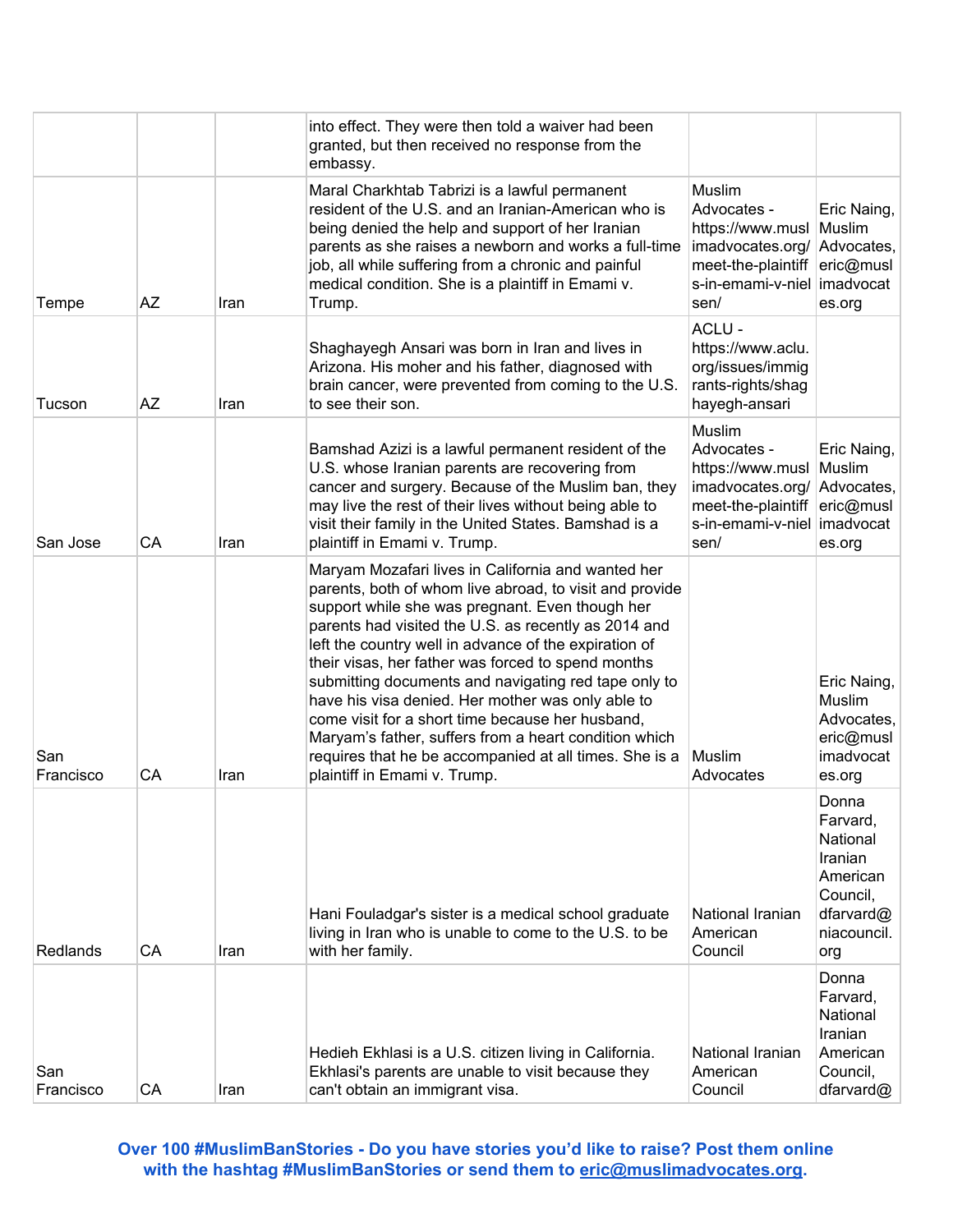|             |    |       |                                                                                                                                                                                                                                                                                                                                                                                                                                                                                                                                                                                                                                                                     |                                                                                                                                                                                                                                                   | niacouncil.<br>org                                                                                  |
|-------------|----|-------|---------------------------------------------------------------------------------------------------------------------------------------------------------------------------------------------------------------------------------------------------------------------------------------------------------------------------------------------------------------------------------------------------------------------------------------------------------------------------------------------------------------------------------------------------------------------------------------------------------------------------------------------------------------------|---------------------------------------------------------------------------------------------------------------------------------------------------------------------------------------------------------------------------------------------------|-----------------------------------------------------------------------------------------------------|
|             | CA | Iran  | Nazanin RsI is a U.S. citizen whose fiancé is unable to<br>obtain a visa and come to the U.S.                                                                                                                                                                                                                                                                                                                                                                                                                                                                                                                                                                       | National Iranian<br>American<br>Council                                                                                                                                                                                                           | Donna<br>Farvard,<br>National<br>Iranian<br>American<br>Council,<br>dfarvard@<br>niacouncil.<br>org |
| Berkeley    | CA | Iran  | Marzieh Mirmobini is a permanent resident studying in<br>the U.S. who is separated from his husband, who can't<br>obtain a visa.                                                                                                                                                                                                                                                                                                                                                                                                                                                                                                                                    | in-it -<br>https://app.in-it.c<br>om/missions/25/v<br>ideos/115                                                                                                                                                                                   | Shiva<br>Farrohki,<br>in-it,<br>shiva@in-i<br>t.com                                                 |
| Los Angeles | CA | Iran  | Ehsan Momeni lives in the U.S. on a student visa who<br>is separated from his mother, who can't come to the<br>U.S. to visit her son because of the Muslim Ban.                                                                                                                                                                                                                                                                                                                                                                                                                                                                                                     | in-it -<br>https://app.in-it.c<br>om/missions/25/v<br>ideos/29                                                                                                                                                                                    | Shiva<br>Farrohki,<br>in-it,<br>shiva@in-i<br>t.com                                                 |
| Oakland     | CA | Yemen | Shaima Swileh's husband, Ali, is an American citizen.<br>Their two-year-old son was dying of a degenerative<br>brain condition, and Shaima's waiver application was<br>pending. After intense social and traditional news<br>media coverage, Shaima's waiver was granted and<br>she was able to enter the U.S. to be with her son<br>when he died.                                                                                                                                                                                                                                                                                                                  | https://www.nyti<br>mes.com/2018/1<br>2/18/us/yemen-m<br>om-travel-ban-dy<br>ing-son.html                                                                                                                                                         |                                                                                                     |
|             | CA | Yemen | Nageeb Alomari is a U.S. citizen whose Yemeni<br>daughter who suffers from severe cerebral palsy. She<br>can't speak or move on her own. She also needs to<br>take medicine four to five times a day to keep her<br>muscles relaxed and to keep her from having spasms.<br>But she was living in Yemen, where there was a<br>shortage of medicine. Nageeb went to Yemen to wait<br>with his family for their visa application to be<br>adjudicated. After a 5-minute interview in Djibouti,<br>their visas were denied. One day before Supreme<br>Court arguments about the ban, Shaema's waiver was<br>approved. In May 2018, she arrived in the United<br>States. | https://www.was<br>hingtonpost.com/<br>national/coveted-<br>waivers-for-trum<br>ps-travel-ban-re<br>main-elusive-for-<br>citizens-of-musli<br>m-majority-count<br>ries/2018/05/22/<br>d48cc8d8-48b6-<br>11e8-827e-190ef<br>af1f1ee story.ht<br>ml |                                                                                                     |
|             | CA | Yemen | The 2-year-old son of Abdullah Hassan and Shaima<br>Swileh was fighting a ighting a degenerative brain<br>disease. Swileh, a Yemeni woman livig in Egypt,<br>struggled to obtain a waiver and was only granted one<br>and allowed into the U.S. to embrace her son in his<br>dying days after a great deal of publicity and public<br>pressure.                                                                                                                                                                                                                                                                                                                     | https://www.cour<br>ant.com/opinion/<br>op-ed/hc-op-awa<br>n-trump-travel-ba<br>n-0203-2019020<br>3-sm7lbc2ui5esd<br>cwf75plwyzudu-s<br>tory.html                                                                                                 |                                                                                                     |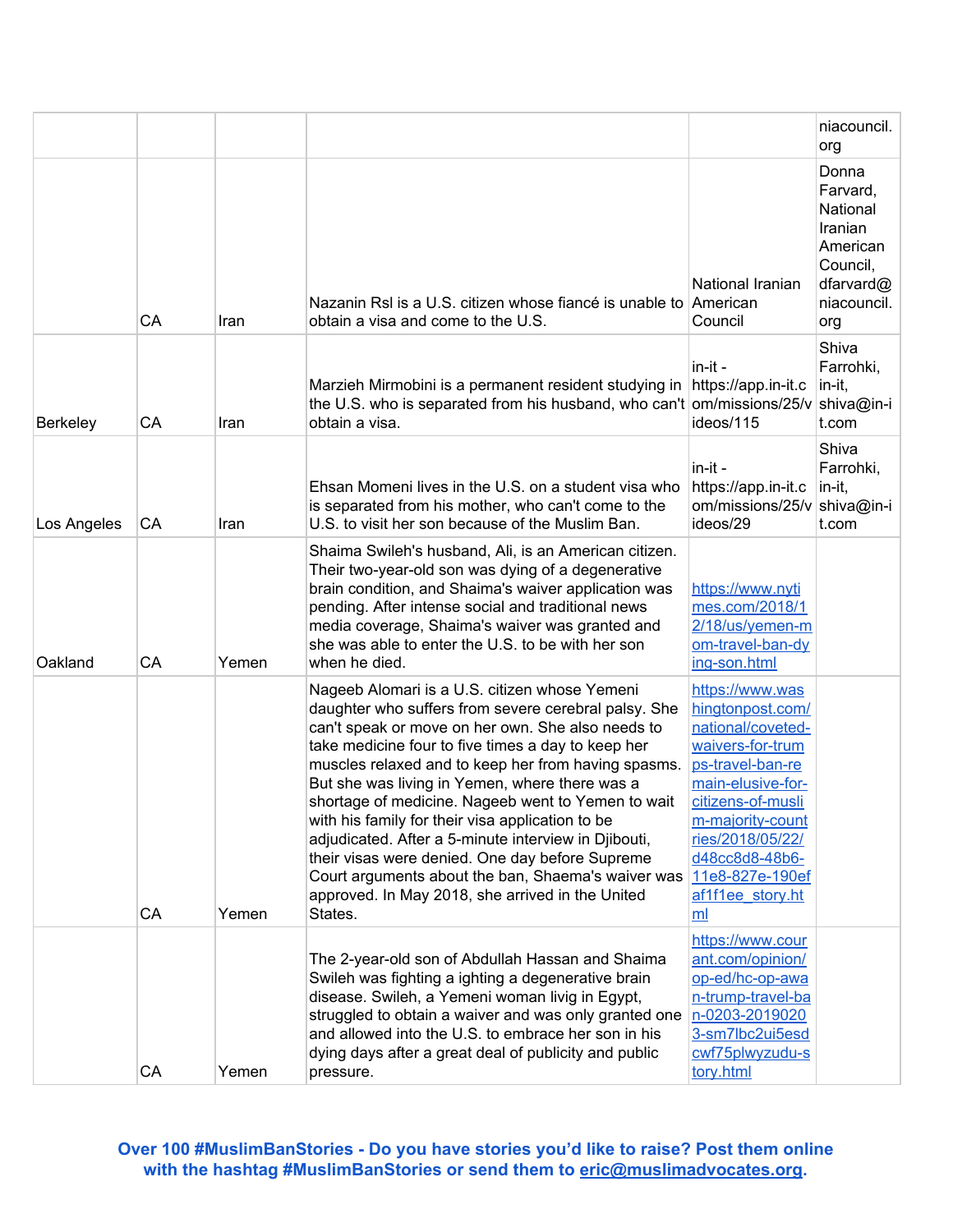|                    | CA | Yemen    | An immigrant from Yemen living in the U.S. and<br>working as a dentistry professor was diagnosed with<br>lukemia. His relatives from Yemen needed to come to<br>the U.S. to be matched as bone marrow donors but<br>had trouble obtaining visas. | https://www.sgvtr<br>ibune.com/2019/<br>02/01/two-years-l<br>ater-the-continui<br>ng-cost-of-the-m<br>uslim-ban/                                                                              |  |
|--------------------|----|----------|--------------------------------------------------------------------------------------------------------------------------------------------------------------------------------------------------------------------------------------------------|-----------------------------------------------------------------------------------------------------------------------------------------------------------------------------------------------|--|
| San Diego          | CA | Somalia  | The mother of Dhana Nur, a Somali immigrant, was<br>denied a visa and has been separated from her son<br>and his family.                                                                                                                         | https://www.sand<br>iegouniontribune.<br>com/opinion/com<br>mentary/sd-utbg-<br>muslim-ban-trum<br>p-20190131-stor<br>y.html                                                                  |  |
| <b>Bakersfield</b> | CA | Syria    | The mother of Angham Aldawood, who was hit by a<br>car and has deteriorating health, has not been able to<br>come to the U.S. to be with her daughter and her<br>family.                                                                         | https://www.bake<br>rsfield.com/news/<br>bakersfield-famil<br>y-seeking-to-brin<br>g-mother-from-sy<br>ria-languishes-un<br>der/article 7db32<br>37e-3166-11e9-9<br>0f8-73e08bf1215<br>9.html |  |
| New Haven          | CA | Sudan    | Mohamed Eltoum, a student at Yale, was prevented<br>from seeing his family and leaving the U.S. for two<br>years.                                                                                                                                | http://features.yal<br>edailynews.com/<br>blog/2019/03/05/<br>after-the-ban/                                                                                                                  |  |
| La Jolla           | CA | Emirates | MohammadReza Mirzaeian, a 75-year-old man living<br>United Arab in the United Arab Emirates with failing health has not<br>been able to join his wife and son in California.                                                                     | https://www.voic<br>eofsandiego.org/<br>topics/news/unde<br>r-the-travel-ban-a<br>-qualcomm-engin<br>eer-has-struggle<br>d-to-bring-his-sic<br>k-father-to-the-u-<br><u>s/</u>                |  |
| Irvine             | CA | Iran     | Mehrshad Alexander Mehrdad is a U.S. citizen living<br>in California. His fiancé can't get a visa to come live<br>with him and the stress of her immigration<br>circumstances is causing her mental and physical<br>health problems.             | https://www.was<br>hingtonpost.com/<br>opinions/2019/03<br>/26/more-stories-<br>hearts-broken-by<br>-trumps-travel-ba<br>n/                                                                   |  |
| Azusa              | CA | Syria    | Laura Kakish is a U.S.-born citizen. Her husband<br>previously lived in the U.S. for 16 years on a student<br>visa and left after completing his education. However,<br>now he can't get a visa to come live with his wife.                      | https://www.was<br>hingtonpost.com/<br>opinions/2019/03<br>/26/more-stories-<br>hearts-broken-by<br>-trumps-travel-ba<br>n/                                                                   |  |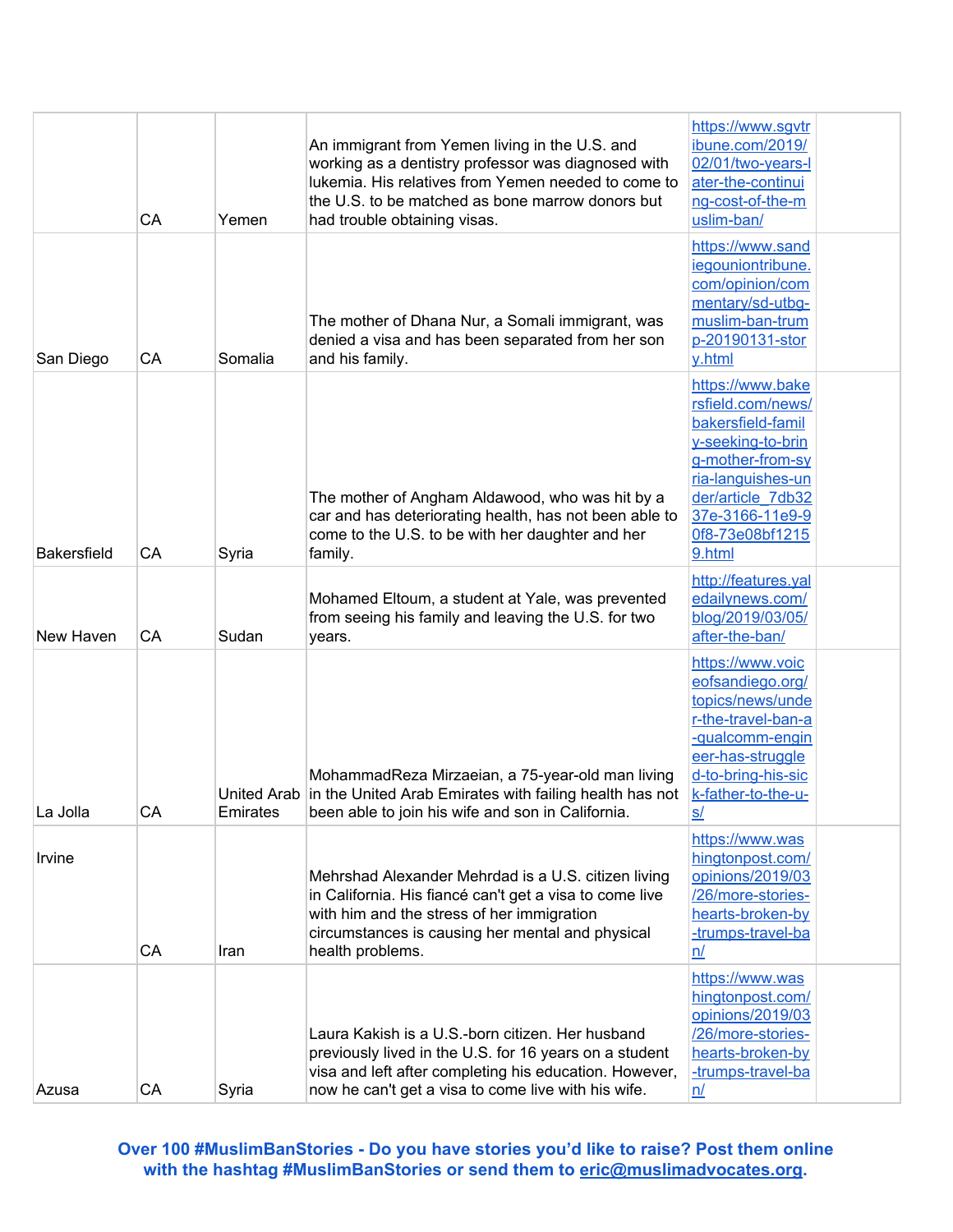|           | CA | Iran | Mohammadhossein Moshkelgosha is a doctor living in<br>Iran who passed the United States Medical Licensing<br>Examination. He has been unable to come to the U.S.<br>to live with his wife, a legal permanent resident of the<br>U.S. since 2013. | https://www.was<br>hingtonpost.com/<br>opinions/2019/03<br>/26/more-stories-<br>hearts-broken-by<br>-trumps-travel-ba<br>n/                                             |                                                                                                     |
|-----------|----|------|--------------------------------------------------------------------------------------------------------------------------------------------------------------------------------------------------------------------------------------------------|-------------------------------------------------------------------------------------------------------------------------------------------------------------------------|-----------------------------------------------------------------------------------------------------|
| San Diego | CA | Iran | The elderly, ailing father of Sawyer Mirage, a U.S.<br>citizen living in California, has not been able to obtain<br>a visa to leave Iran and live with his family in the U.S.                                                                    | https://www.voic<br>eofsandiego.org/<br>topics/news/unde<br>r-the-travel-ban-a<br>-qualcomm-engin<br>eer-has-struggle<br>d-to-bring-his-sic<br>k-father-to-the-u-<br>S/ |                                                                                                     |
| San Diego | CA | Iran | Leili Mortazavi is an undergraduate student at the<br>University of British Columbia and an Iranian citizen.<br>She was chosen to present at the Society for<br>Neuroscience (SfN) meeting in San Diego but was<br>unable to obtain a visa.      | https://arstechnic<br>a.com/science/2<br>018/11/neuroscie<br>nce-conference-<br>highlights-travel-<br>bans-effect-on-sc<br>ience/                                       |                                                                                                     |
|           | CO | Iran | Dena Rezaie's parents live abroad and are unable to<br>come to the U.S. to meet her husband or attend her<br>graduation.                                                                                                                         | National Iranian<br>American<br>Council                                                                                                                                 | Donna<br>Farvard,<br>National<br>Iranian<br>American<br>Council,<br>dfarvard@<br>niacouncil.<br>org |
|           | CO | Iran | Maral Jalili is unable to travel abroad to see her<br>parents and they are unable to come to the U.S. to<br>see her.                                                                                                                             | National Iranian<br>American<br>Council                                                                                                                                 | Donna<br>Farvard,<br>National<br>Iranian<br>American<br>Council,<br>dfarvard@<br>niacouncil.<br>org |
|           | CO | Iran | Dena Rezaei's parents have been unable to come to<br>the U.S. to see their daughter and her husband, who<br>they have never met.                                                                                                                 | National Iranian<br>American<br>Council                                                                                                                                 | Donna<br>Farvard,<br>National<br>Iranian<br>American<br>Council,<br>dfarvard@<br>niacouncil.<br>org |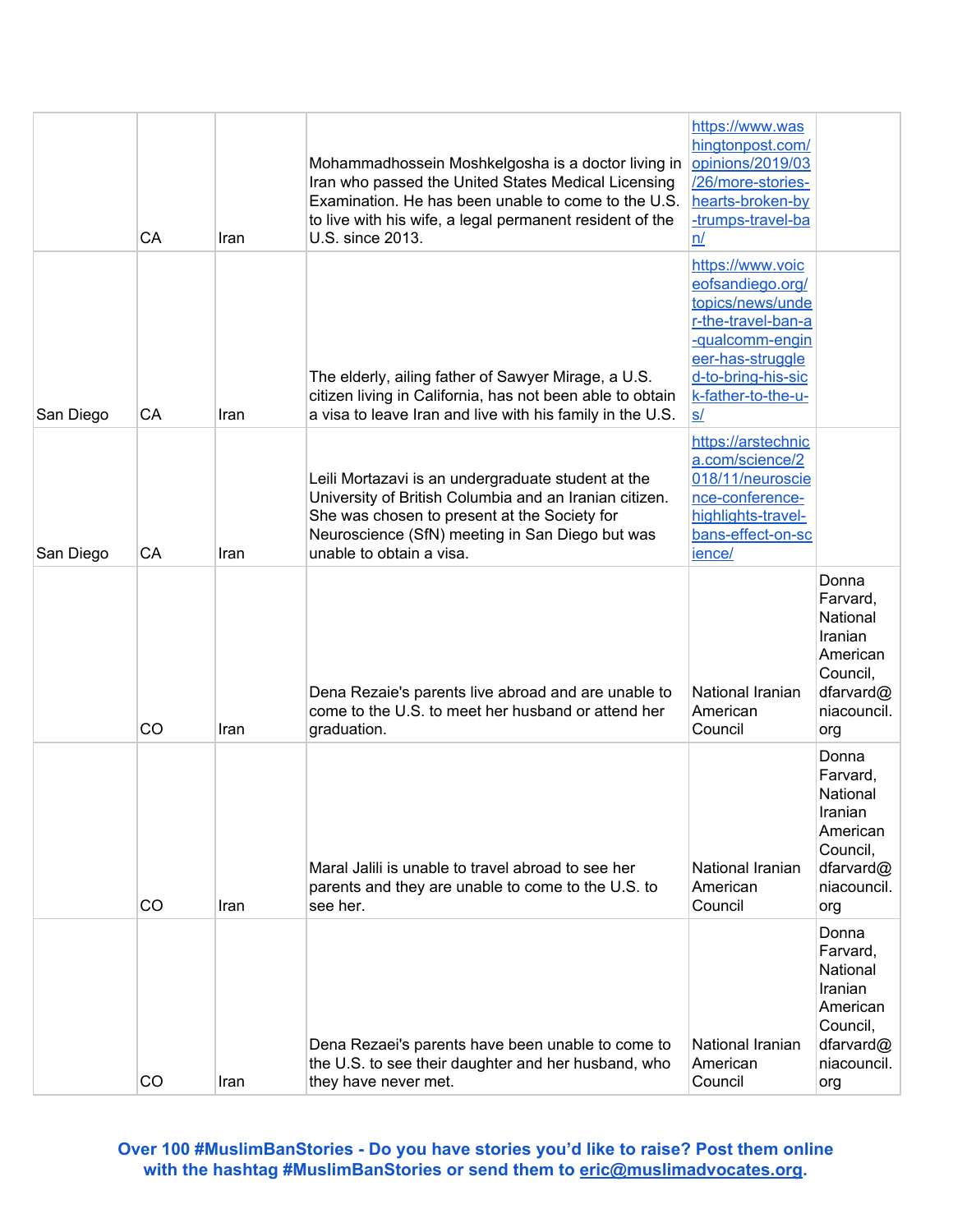| Washington        | DC | Syria   | Said Hajouli, a trainee doctor from Aleppo, was<br>separated from his wife.                                                                                                                                                                                                                                                                                                                                                               | https://www.cnn.<br>com/interactive/2<br>017/01/politics/im<br>migration-ban-st<br>ories/                                                          |                                                                                                     |
|-------------------|----|---------|-------------------------------------------------------------------------------------------------------------------------------------------------------------------------------------------------------------------------------------------------------------------------------------------------------------------------------------------------------------------------------------------------------------------------------------------|----------------------------------------------------------------------------------------------------------------------------------------------------|-----------------------------------------------------------------------------------------------------|
| Washington        | DC | Syria   | Muhamad Alhaj Moustafa, a trainee doctor at a<br>hospital in Washington, D.C., is staying in the U.S. on<br>a cultural exchange. He was separated from his<br>visiting wife because of the Muslim Ban.                                                                                                                                                                                                                                    | https://www.cnn.<br>com/interactive/2<br>017/01/politics/im<br>migration-ban-st<br>ories/                                                          |                                                                                                     |
|                   | FL | Iran    | Arefeh is a legal permanent resident living in Florida.<br>She was set to marry her fiancé, a U.S. citizen, and<br>wanted her Iranian mother and sister to be there with<br>her. Both applied for visitor visas, but were denied at<br>their visa interviews. Embassy officials told them that<br>Arefeh's wedding was not enough to get around the<br>Muslim Ban and they had to give up trying to come in<br>time for Arefeh's wedding. | Muslim<br>Advocates                                                                                                                                | Eric Naing,<br>Muslim<br>Advocates,<br>eric@musl<br>imadvocat<br>es.org                             |
|                   | GA | Iran    | Mahshid Soltani is unable to travel to see his parents<br>and they are unable to come visit him in the U.S.                                                                                                                                                                                                                                                                                                                               | National Iranian<br>American<br>Council                                                                                                            | Donna<br>Farvard,<br>National<br>Iranian<br>American<br>Council,<br>dfarvard@<br>niacouncil.<br>org |
| Marietta          | GA | Iran    | Newsha Tavakoli's husband, Mohamad Esnaashari,<br>has not been able to obtain a green card and leav Iran<br>to join his wife.                                                                                                                                                                                                                                                                                                             | https://www.ajc.c<br>om/lifestyles/year<br>s-later-marietta-<br>woman-feels-trav<br>el-ban-impact-he<br>r-marriage/wuYpr<br>Dj9PgyNVR1eW<br>YzYSK/ |                                                                                                     |
| Clarkston         | GA | Yemen   | Hesham AI Madwami and his wife are unable to visit<br>his family in Yemen because of the Muslim Ban.                                                                                                                                                                                                                                                                                                                                      | https://www.cnn.<br>com/interactive/2<br>017/01/politics/im<br>migration-ban-st<br>ories/                                                          |                                                                                                     |
| Stone<br>Mountain | GA | Syria   | Belal Rajab, a Syrian immigrant living in Georgia, was<br>separated from his family.                                                                                                                                                                                                                                                                                                                                                      | https://www.cnn.<br>com/interactive/2<br>017/01/politics/im<br>migration-ban-st<br>ories/                                                          |                                                                                                     |
| Clarkston         | GA | Somalia | Habiba Mohamed and Abdalla Munye, immigrants<br>who live in Clarkston, Georgia, were prevented from<br>bringing their daughter to the U.S.                                                                                                                                                                                                                                                                                                | https://www.cnn.<br>com/interactive/2<br>017/01/politics/im<br>migration-ban-st<br>ories/                                                          |                                                                                                     |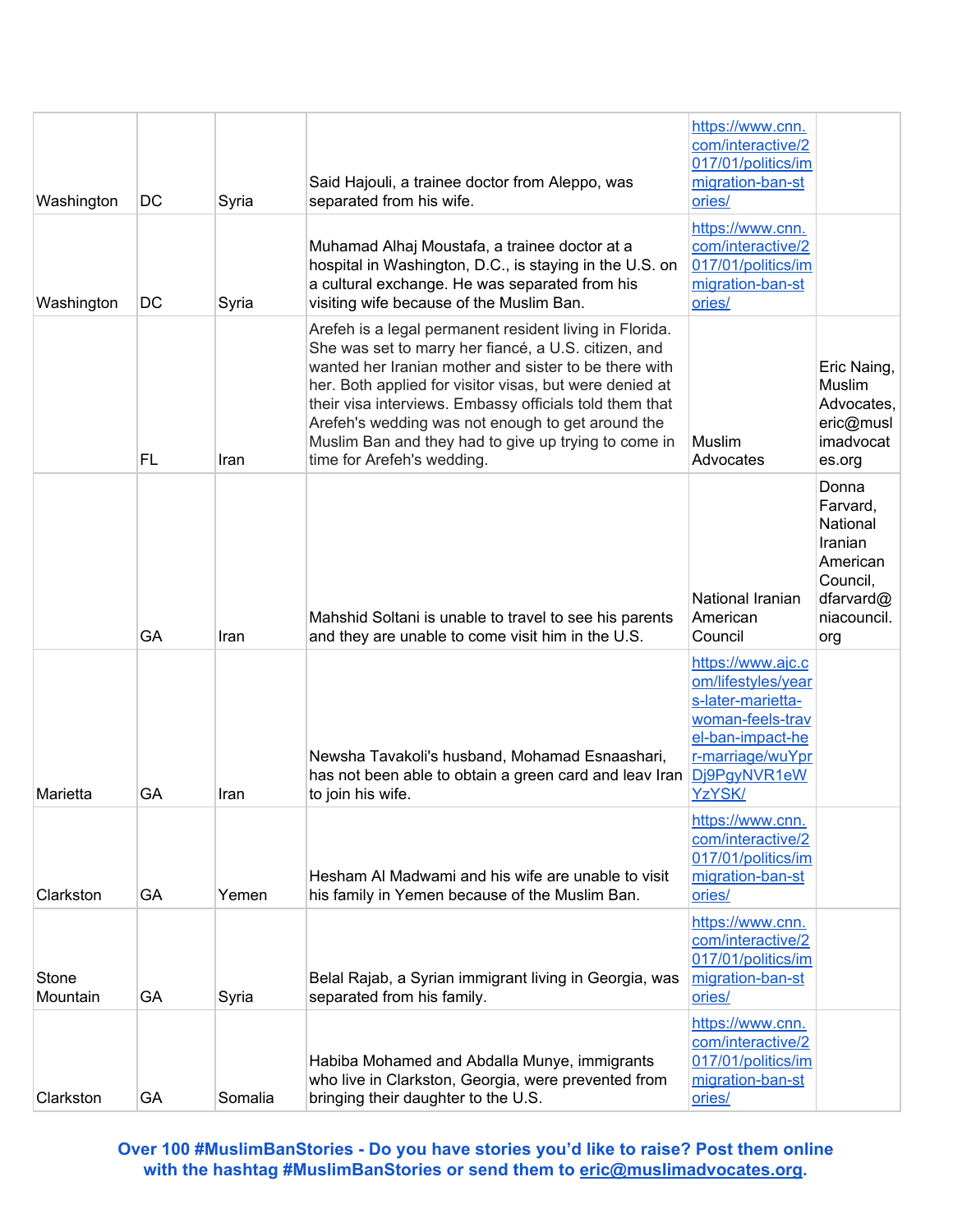| Chicago           | IL | Iran  | Sarvin Haghighi was born in Iran and, after traveling to org/issues/immig<br>Australia to see her family, was prevented from<br>returing to the U.S., where she lives with her husband.                                                                                                                                                                                                                                                                  | ACLU -<br>https://www.aclu.<br>rants-rights/sarvi<br>n-haghighi                                                                                                                 |                                                                                                     |
|-------------------|----|-------|----------------------------------------------------------------------------------------------------------------------------------------------------------------------------------------------------------------------------------------------------------------------------------------------------------------------------------------------------------------------------------------------------------------------------------------------------------|---------------------------------------------------------------------------------------------------------------------------------------------------------------------------------|-----------------------------------------------------------------------------------------------------|
| Chicago           | IL | Iran  | Mahsa Izadmehr is an Iranian doctoral student in<br>engineering at the University of Illinois-Chicago who<br>went seven years without seeing her sister who lives<br>in Switzerland.                                                                                                                                                                                                                                                                     | https://www.reute<br>rs.com/article/us-<br>usa-immigration-<br>ban-insight/separ<br>ated-by-travel-ba<br>n-iranian-families<br>-reunite-at-borde<br>r-library-idUSKC<br>N1NX1P2 |                                                                                                     |
| West<br>Lafayette | IN | Iran  | Mina Ostovari is a student who is afraid to travel to<br>Iran to see her elderly mother and ill father due to<br>fears that the Muslim Ban will prevent her from<br>returning.                                                                                                                                                                                                                                                                           | National Iranian<br>American<br>Council                                                                                                                                         | Donna<br>Farvard,<br>National<br>Iranian<br>American<br>Council,<br>dfarvard@<br>niacouncil.<br>org |
| Bloomington       | IN | Iran  | Babak Seradjeh, an associate professor of physics at<br>Indiana University, had to cancel a research trip to Tel<br>Aviv because of travel restrictions.                                                                                                                                                                                                                                                                                                 | https://www.cnn.<br>com/interactive/2<br>017/01/politics/im<br>migration-ban-st<br>ories/                                                                                       |                                                                                                     |
| Crowley           | LA | Yemen | Mahmood Salem moved his family from Yemen to<br>Diibouti in 2016. Their visas were approved in Nov.<br>2017, but the ban went into effect before they could be https://www.nbcn<br>issued, and they were subsequently denied.<br>Mahmood died by suicide after his wife and two oldest<br>children were denied visas. The government issued<br>waivers for them five days after his suicide. They<br>arrived in the U.S. too late to attend his funeral. | ews.com/news/u<br>s-news/u-s-citize<br>n-s-family-was-d<br>enied-visas-unde<br><u>r-trump-n895381</u>                                                                           |                                                                                                     |
| <b>Boston</b>     | MA | Iran  | Pooyan Kazemian's parents are unable to travel to<br>visit their son in the U.S.                                                                                                                                                                                                                                                                                                                                                                         | National Iranian<br>American<br>Council                                                                                                                                         | Donna<br>Farvard,<br>National<br>Iranian<br>American<br>Council,<br>dfarvard@<br>niacouncil.<br>org |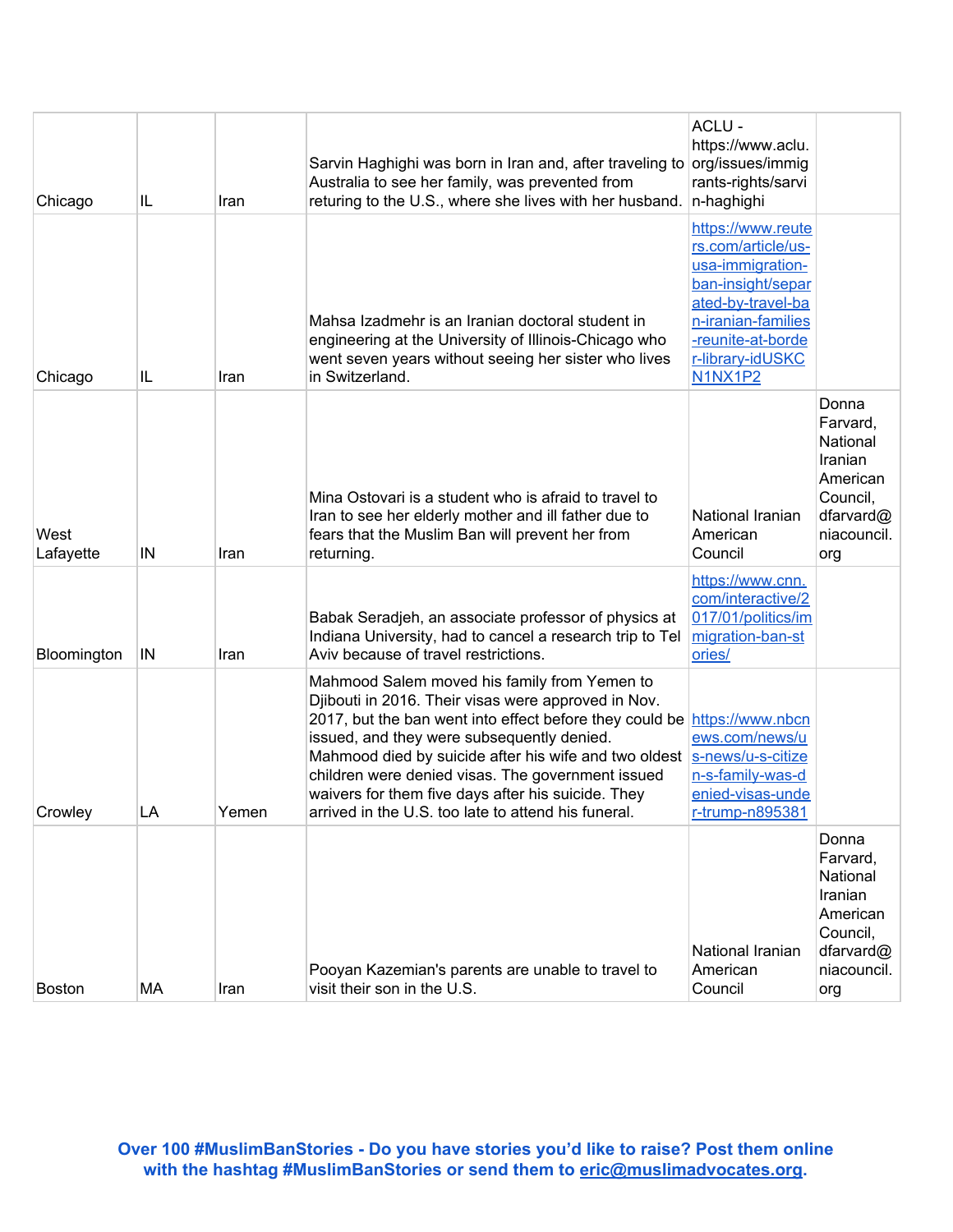| <b>Boston</b> | МA        | Syria | 16-year-old Syrian refugee who was disfigured in a<br>bomb attack on her home in Syria. German doctors<br>encouraged her to get more sophisticated medical<br>treatment in the U.S. following 13 operations to repair<br>truma from third-degree burns to her face, arms, and<br>chest. In Dec. 2018, U.S. denied her visa, claiming<br>that there was not enough evidence to prove Marwa<br>would return to Germany after her medical treatment.                                                                                           | https://www.theg<br>uardian.com/us-n<br>ews/2019/jan/18/<br>syria-refugee-bo<br>mb-victim-denied<br>-visa-trump-trave<br>I-ban     |                                                                                                     |
|---------------|-----------|-------|---------------------------------------------------------------------------------------------------------------------------------------------------------------------------------------------------------------------------------------------------------------------------------------------------------------------------------------------------------------------------------------------------------------------------------------------------------------------------------------------------------------------------------------------|------------------------------------------------------------------------------------------------------------------------------------|-----------------------------------------------------------------------------------------------------|
| Boston        | МA        | Iran  | Raya Bidshahri, previously a student at Boston<br>University, was separated from her familiny and<br>worried about being forced to leave the U.S. when her<br>student visa expired because of the Muslim Ban. She<br>later moved to Toronto.                                                                                                                                                                                                                                                                                                | https://torontolife.<br>com/city/life/plan<br>ning-start-busine<br>ss-silicon-valley-<br>graduation-donal<br>d-trump-happene<br>d/ |                                                                                                     |
|               | MD        | Iran  | Garey Stewart is a U.S. citizen and his wife Yasaman<br>is an Iranian citizen. They both live in Finland. In 2017,<br>they had planned on visiting the U.S. for Garey's<br>birthday and to see his family for the first time since<br>their wedding. However, her visa was rejected<br>pursuant to the Muslim Ban. Garey very much wants<br>Yasaman to meet one of his aunts, who is 96 years<br>old, and he fears they are missing their last chance to<br>be with her together.                                                           | Muslim<br>Advocates                                                                                                                | Eric Naing,<br>Muslim<br>Advocates,<br>eric@musl<br>imadvocat<br>es.org                             |
| Rockville     | <b>MD</b> | Iran  | Mitra Farnoodian-Tedrick lives in Rockville, Maryland<br>with her husband, a U.S. citizen. Her mother and<br>father, who both live in Iran, are unable to obtain visas<br>to see their daughter. This forced Mitra and her<br>husband to cancel the wedding celebration and<br>endure thousands of dollars in expenses due to<br>non-refundable deposits, filing fees, travel costs and<br>other visa-related costs as well as significant<br>emotional distress from having to celebrate their<br>wedding without their closest relatives. | <b>Muslim</b><br>Advocates                                                                                                         | Eric Naing,<br>Muslim<br>Advocates,<br>eric@musl<br>imadvocat<br>es.org                             |
|               | <b>MD</b> | Iran  | Zahra Heidari is a student living in the U.S. Her father<br>has been unable to obtain a visa to visit her even<br>though he previously was granted one.                                                                                                                                                                                                                                                                                                                                                                                     | National Iranian<br>American<br>Council                                                                                            | Donna<br>Farvard,<br>National<br>Iranian<br>American<br>Council,<br>dfarvard@<br>niacouncil.<br>org |
| Germantown    | MD        | Iran  | Jessica Monfared is a U.S. citizen separated from her<br>Iranian husband who is living abroad.                                                                                                                                                                                                                                                                                                                                                                                                                                              | in-it-<br>https://app.in-it.c<br>om/missions/25/v<br>ideos/114                                                                     | Shiva<br>Farrohki,<br>in-it,<br>shiva@in-i<br>t.com                                                 |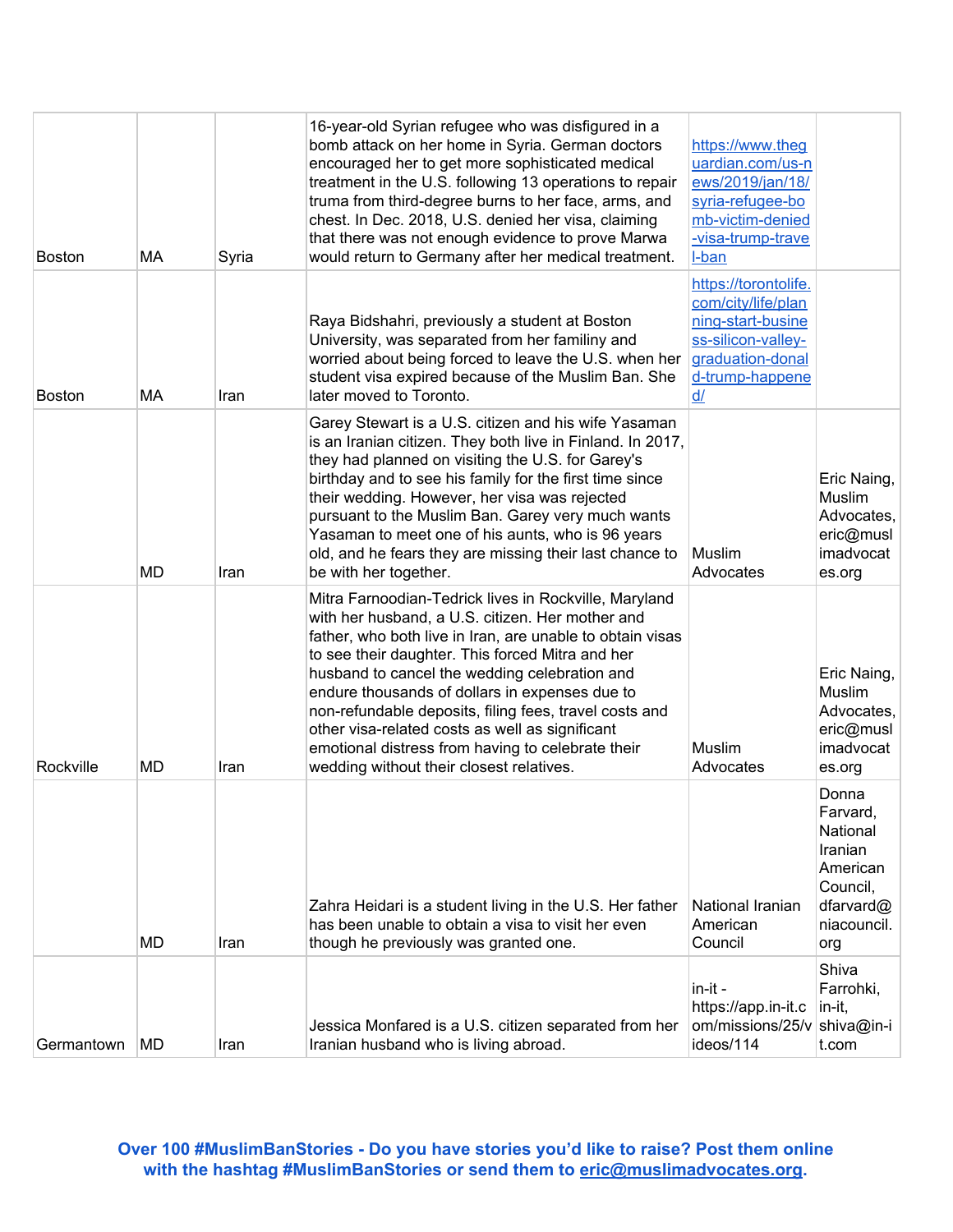| <b>Baltimore</b> | MD        | Iran | Abdollah Dehzangi is a permanent resident and a<br>professor at Morgan State University who is separated in-it -<br>from his wife, who lives abroad. His wife has a PhD<br>and has secured a job in the U.S. as a researcher but<br>can't come here.                                                                                                                      | https://app.in-it.c<br>om/missions/25/v<br>ideos/93                                                                                               | Shiva<br>Farrohki,<br>in-it,<br>shiva@in-i<br>t.com                                                 |
|------------------|-----------|------|---------------------------------------------------------------------------------------------------------------------------------------------------------------------------------------------------------------------------------------------------------------------------------------------------------------------------------------------------------------------------|---------------------------------------------------------------------------------------------------------------------------------------------------|-----------------------------------------------------------------------------------------------------|
| Ann Arbor        | MI        | Iran | Maryam Bahrami moved to the U.S. to live with her<br>husband but her parents living abroad can't visit her<br>because of the Muslim Ban.                                                                                                                                                                                                                                  | in-it -<br>https://app.in-it.c<br>om/missions/25/v<br>ideos/135                                                                                   | Shiva<br>Farrohki,<br>in-it,<br>shiva@in-i<br>t.com                                                 |
|                  | MI        | Iran | In August 2017, Olivia Cross was informed that her<br>husband Yahya's case was in administrative<br>processing. As of January 2019, they still have not<br>heard anything. The young couple celebrated their<br>third wedding anniversary in February. They did it over<br>Skype, where they maintain a virtual relationship, but<br>time and distance are taking a toll. | https://www.was<br>hingtonpost.com/<br>opinions/2019/01<br>/29/love-tangled-<br>up-trumps-travel-<br>ban/?utm_term=.<br>4781604adcd2              |                                                                                                     |
|                  | <b>NC</b> | Iran | Sara Moein came to the U.S. to obtain a PhD. Her<br>mother has been unable to come visit her.                                                                                                                                                                                                                                                                             | National Iranian<br>American<br>Council                                                                                                           | Donna<br>Farvard,<br>National<br>Iranian<br>American<br>Council,<br>dfarvard@<br>niacouncil.<br>org |
| West Fargo       | <b>ND</b> | Iran | Sarah Vosseteig met and married an Iranian refugee<br>while living abroad in Turkey. The husband and his<br>monther are registered refugees with the U.N. but<br>have not been able to come to the U.S. Her sister is<br>also engaged to the brother of Sarah's husband, who<br>was born in Iran and can't come to the U.S                                                | https://www.was<br>hingtonpost.com/<br>opinions/2019/03<br>/26/more-stories-<br>hearts-broken-by<br>-trumps-travel-ba<br>$\underline{\mathsf{n}}$ |                                                                                                     |
|                  | <b>NE</b> | Iran | Sahar Toluee has not been able to see her parents,<br>who live abroad, for five years because of the Muslim<br>Ban                                                                                                                                                                                                                                                        | National Iranian<br>American<br>Council                                                                                                           | Donna<br>Farvard.<br>National<br>Iranian<br>American<br>Council,<br>dfarvard@<br>niacouncil.<br>org |
|                  | <b>NJ</b> | Iran | Brian Swank is a U.S. citizen separated from his<br>Iranian fiancé who is living abroad.                                                                                                                                                                                                                                                                                  | in-it -<br>https://app.in-it.c<br>om/missions/25/v<br>ideos/208                                                                                   | Shiva<br>Farrohki,<br>in-it,<br>shiva@in-i<br>t.com                                                 |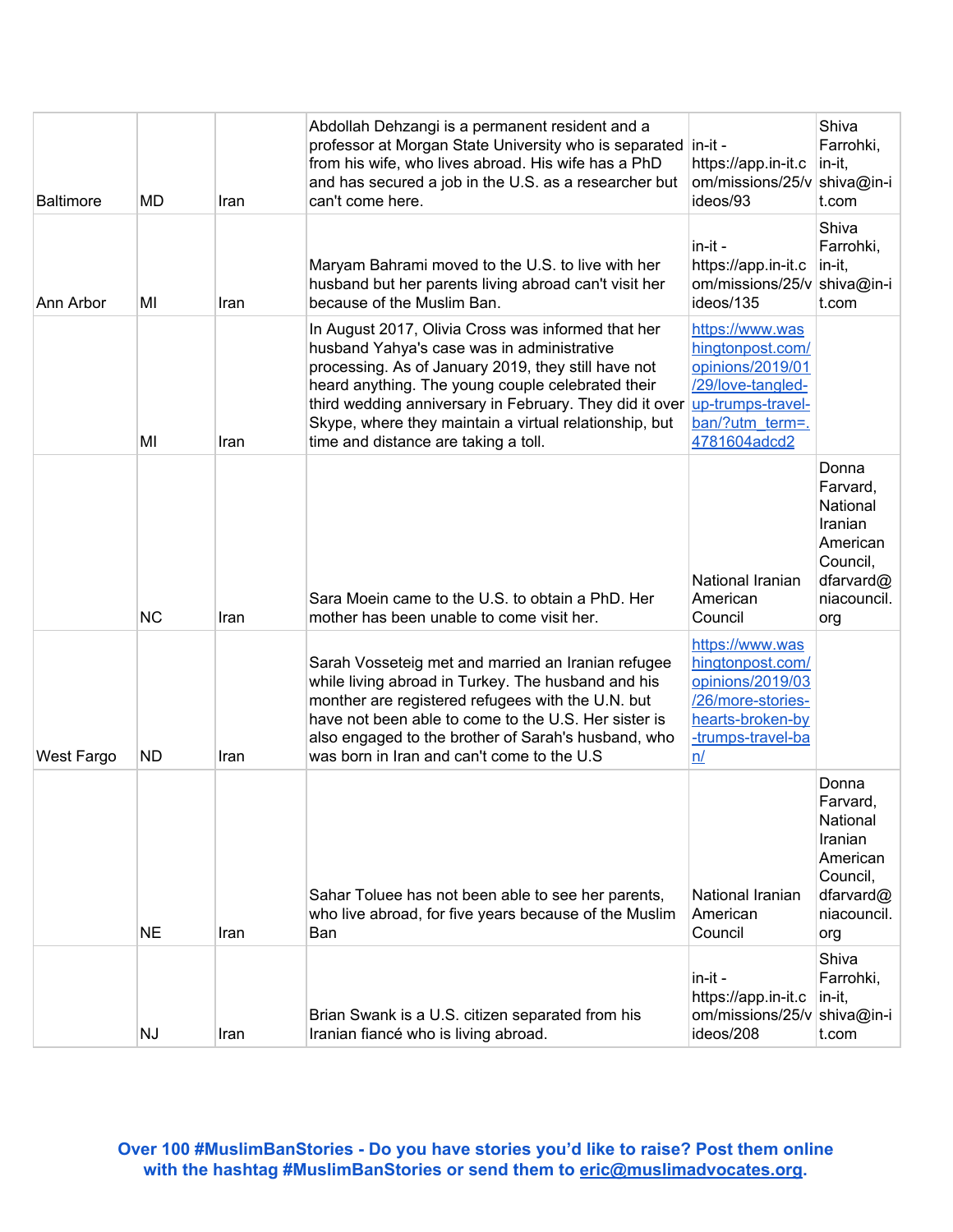|                  |           |       | Ismail Alghazali is a U.S. citizen stranded in Djibouti<br>with his Yemeni wife and newborn son because his<br>wife's visa application was denied due to the ban. He                                                                                                                                                                                                                                                                                                                                                                                                                                                                                                                                    | Muslim<br>Advocates -<br>https://www.musl<br>imadvocates.org/<br>meet-the-plaintiff<br>s-in-emami-v-niel                                                                      | Eric Naing,<br>Muslim<br>Advocates,<br>eric@musl<br>imadvocat                                              |
|------------------|-----------|-------|---------------------------------------------------------------------------------------------------------------------------------------------------------------------------------------------------------------------------------------------------------------------------------------------------------------------------------------------------------------------------------------------------------------------------------------------------------------------------------------------------------------------------------------------------------------------------------------------------------------------------------------------------------------------------------------------------------|-------------------------------------------------------------------------------------------------------------------------------------------------------------------------------|------------------------------------------------------------------------------------------------------------|
| <b>Brooklyn</b>  | <b>NY</b> | Yemen | is a plaintiff in Emami v. Trump.                                                                                                                                                                                                                                                                                                                                                                                                                                                                                                                                                                                                                                                                       | sen/                                                                                                                                                                          | es.org                                                                                                     |
| New York<br>City | NΥ        | Yemen | Mohamed AI is an American-born Yemeni man who<br>lives in New York City and has four daughters who are<br>U.S. citizens. He is struggling to reunite with his wife,<br>who is abroad. His health has been in critical condition<br>while his wife's case has been stuck in processing at a<br>U.S. embassy.                                                                                                                                                                                                                                                                                                                                                                                             | Yemeni<br>American<br><b>Merchants</b><br>Association -<br>https://www.huffp<br>ost.com/entry/tru<br>mp-muslim-ban-<br>$ 2$ -years_n_5c50b $ n $ ,<br>9dae4b00906b2<br>6e2ee4 | Ayyad<br>Algabyali,<br>Yemeni<br>American<br>Merchants<br>Associatio<br>ayyad@ya<br>mausa.org              |
| New York<br>City | <b>NY</b> | Yemen | Ali Mohsen is a U.S. citizen whose family migrated to<br>the United States in 1931 and whose grandfather<br>fought for the U.S. in World War II. His wife currently<br>lives in Djbouti and is taking care of their three<br>U.S.-born children. Because she was born in Yemen,<br>she is unable to come to the U.S. along with her<br>children.                                                                                                                                                                                                                                                                                                                                                        | Yemeni<br>American<br><b>Merchants</b><br>Association                                                                                                                         | Ayyad<br>Algabyali,<br>Yemeni<br>American<br><b>Merchants</b><br>Associatio<br>n,<br>ayyad@ya<br>mausa.org |
| <b>Buffalo</b>   | NΥ        | Iran  | Samira Sheikholeslami's parents are not able to travel<br>to the U.S. to vist their daughter and had to miss her<br>wedding. Her husband's father also died while trying<br>to come to the U.S. for the wedding.                                                                                                                                                                                                                                                                                                                                                                                                                                                                                        | National Iranian<br>American<br>Council                                                                                                                                       | Donna<br>Farvard,<br>National<br>Iranian<br>American<br>Council,<br>dfarvard@<br>niacouncil.<br>org        |
| Brooklyn         | NY        | Yemen | Mohamed Alahiry married his wife in Yemen in 2005,<br>and he split his time between Sanaa and Brooklyn for<br>nearly a decade. When war broke out, he began the<br>process of bringing his wife and their four children to<br>the United States. His wife's visa application stalled,<br>and the family fled to Egypt in 2017. Mohamed visited<br>in October 2018, and got in a car crash. He and three<br>of his daughters then returned to the United States.<br>After 7 surgeries, Mohamed couldn't work, and had to<br>send two of his daughters to live with his brother in<br>North Carolina. One daughter remains in Egypt with<br>his wife. His wife has a visa interview on April 17,<br>2019. | https://www.huffi<br>ngtonpost.com/e<br>ntry/trump-musli<br>m-ban-2-years u<br>s 5c50b9dae4b0<br>0906b26e2ee4                                                                 |                                                                                                            |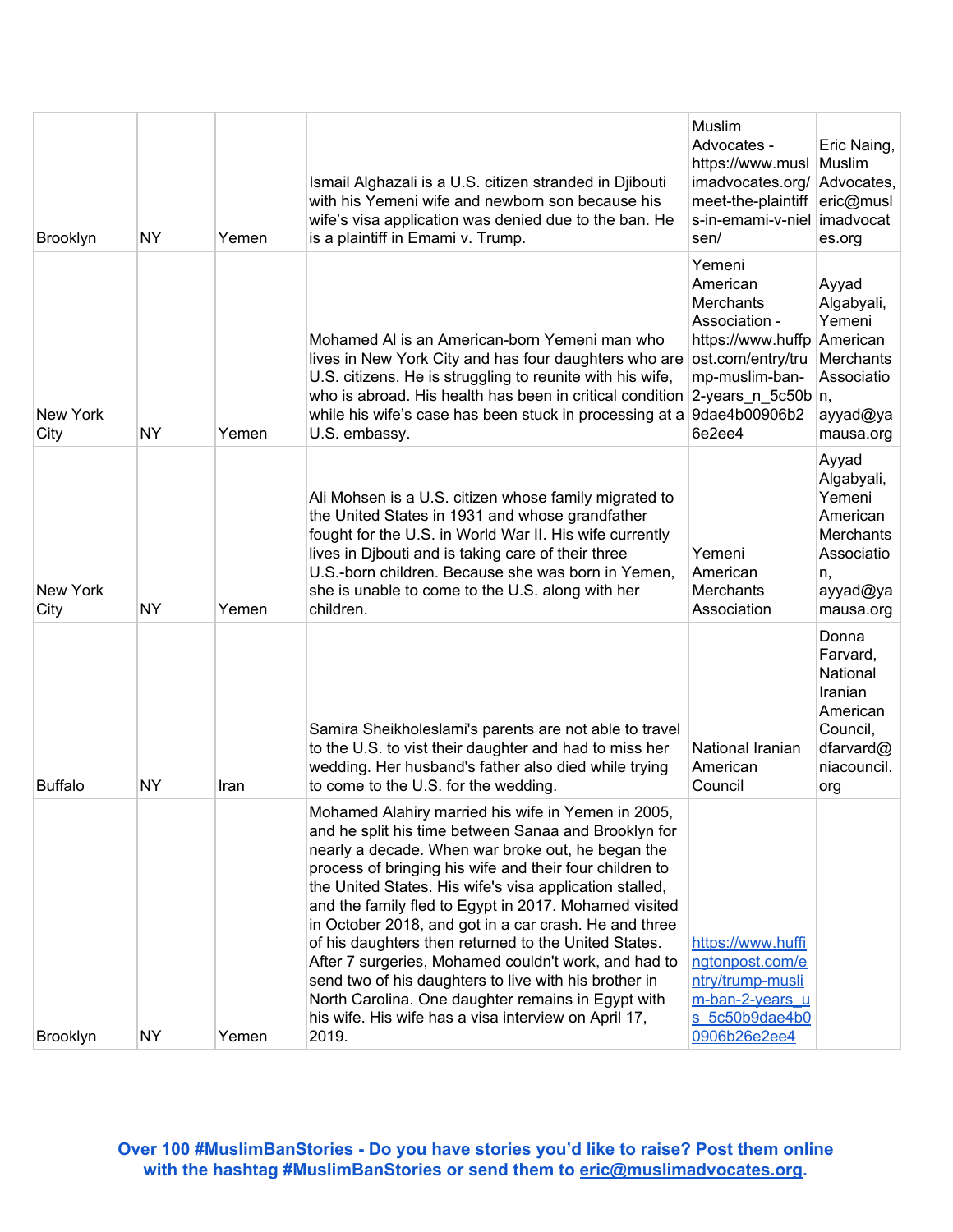| <b>Brooklyn</b>  | <b>NY</b> | Yemen       | Mohammed is a U.S. citizen. His wife and<br>five-year-old daughter Aziza had visa interviews in<br>Djibouti in October 2017. A few days later, they<br>granted his daughter's visa. But Aziza's processing<br>took three months, and ended with a visa rejection<br>and waiver denial. Mohammed and his daughter have<br>returned to the U.S., and Aziza has gone to Jordan to<br>stay with Mohammed's brother. They don't know when<br>they'll have a future together as a family again. | https://www.then<br>ation.com/article/<br>trumps-travel-ba<br>n-torn-apart-hun<br>dreds-families/                                                                                      |                                                                                   |
|------------------|-----------|-------------|-------------------------------------------------------------------------------------------------------------------------------------------------------------------------------------------------------------------------------------------------------------------------------------------------------------------------------------------------------------------------------------------------------------------------------------------------------------------------------------------|----------------------------------------------------------------------------------------------------------------------------------------------------------------------------------------|-----------------------------------------------------------------------------------|
| <b>Brooklyn</b>  | <b>NY</b> | Yemen       | The wife of Ahmed Almuliki has not been able to come se-americans-liv<br>to the U.S. and join her husband, a U.S. citizen.                                                                                                                                                                                                                                                                                                                                                                | https://www.thed<br>ailybeast.com/tru<br>mps-muslim-ban-<br>is-destroying-the<br>es-two-years-on                                                                                       |                                                                                   |
| <b>Brooklyn</b>  | <b>NY</b> | Yemen       | Sarsan Saleh was granted a visa to see her husband,<br>Hussain Saleh, in the U.S. but the visa was delayed<br>and then revoked after the Muslim Ban went into<br>effect.                                                                                                                                                                                                                                                                                                                  | https://www.thed<br>ailybeast.com/tru<br>mps-muslim-ban-<br>is-destroying-the<br>se-americans-liv<br>es-two-years-on                                                                   |                                                                                   |
| <b>Brooklyn</b>  | <b>NY</b> | Yemen       | The wife of Mohamed Alahiri has not been able to<br>come to the U.S. to be with her husband and children.<br>The husband is suffering poor health from a car<br>accident and their youngest daughter is under<br>trememdous stress.                                                                                                                                                                                                                                                       | https://www.thed<br>ailybeast.com/tru<br>mps-muslim-ban-<br>is-destroying-the<br>se-americans-liv<br>es-two-years-on                                                                   |                                                                                   |
| New York<br>City | ΝY        | Iran        | Shirin Estahbanati is an Iranian student living in the<br>U.S. who is afraid to leave the country to see her<br>father who had a heart attack.                                                                                                                                                                                                                                                                                                                                            | https://www.reute<br>rs.com/article/us-<br>usa-immigration-<br>ban-insight/separ<br>ated-by-travel-ba<br>n-iranian-families<br>-reunite-at-borde<br>r-library-idUSKC<br><b>N1NX1P2</b> |                                                                                   |
| New York<br>City | <b>NY</b> | Syria, Iran | Ammar Haj Ahmad from Syria and Moein Ghobsheh<br>and Yasin Moradi from Iran are actors in a Britisth play<br>"The Jungle" about a French refugee camp. They<br>were initially unable to obtain visas to travel with the<br>show to New York.                                                                                                                                                                                                                                              | https://www.nyti<br>mes.com/2018/1<br>2/02/theater/the-j<br>ungle-st-anns-wa<br>rehouse.html                                                                                           |                                                                                   |
| Columbus         | OH        | Somalia     | At just five years old, Aden Hassan and his mother<br>fled violence in Somalia and lived on a refugee camp<br>in Kenya for almost 20 years. After an extensive<br>vetting process, both Aden and his mother were<br>approved to be resettled in Columbus, Ohio. Aden<br>arrived first in January 2017 but the Muslim Ban<br>prevented his mother from being able to come to the<br>U.S. to be with her son. Aden is worried for his<br>mother, as she has a heart condition as well as    | Church World<br>Service -<br>https://www.disp<br>atch.com/news/2<br>0180126/columb<br>us-refugee-plead<br>s-for-reunion-wit<br>h-family                                                | Wardah<br>Khalid,<br>Church<br>World<br>Service,<br>wkhalid@c<br>wsglobal.o<br>rg |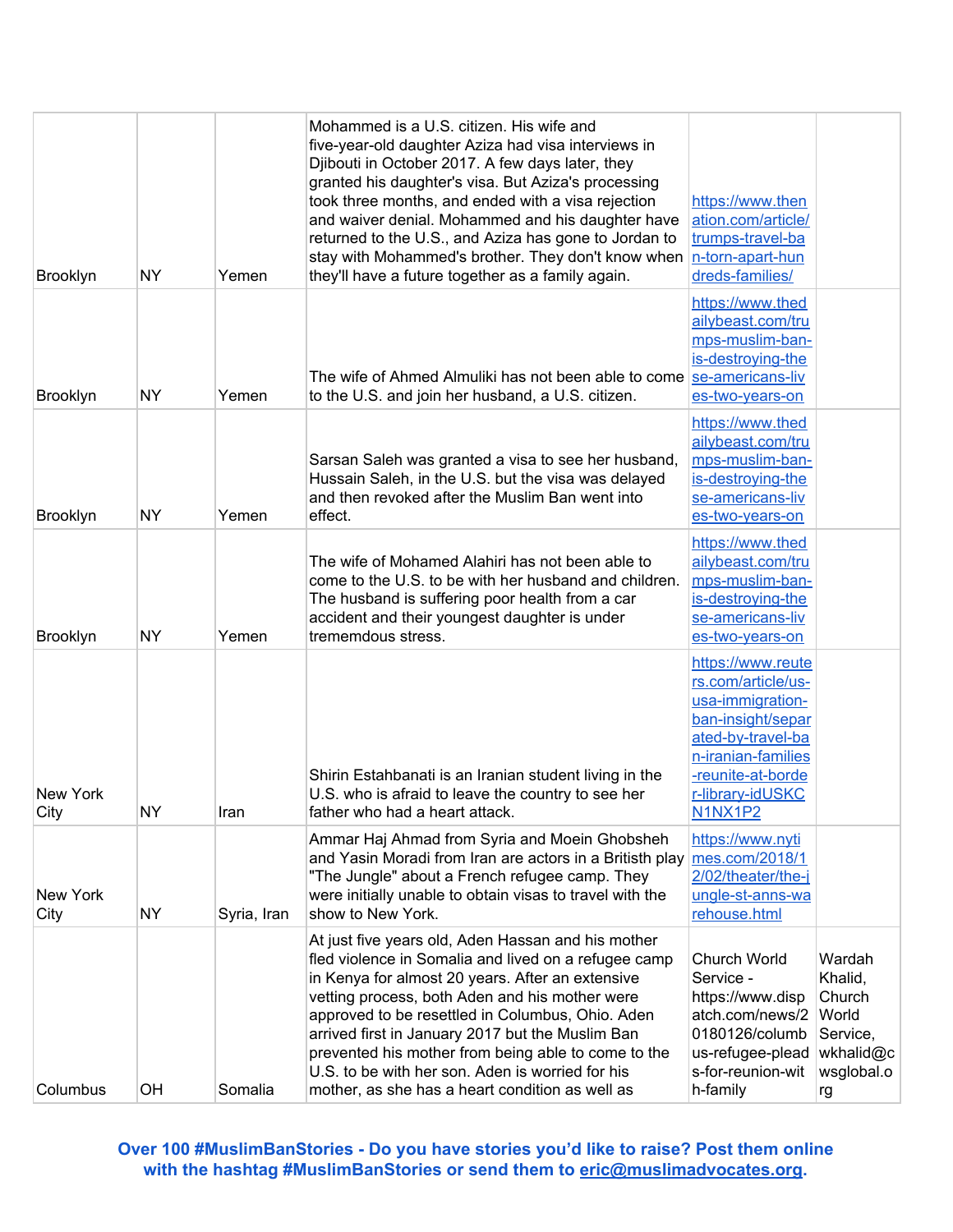|              |           |       | diabetes and he was previously responsible for<br>accompanying his mother to medical appointments.                                                                                                                                                                                                                                                                                                                                                                                                                              |                                                                                                                                       |                                                                                                     |
|--------------|-----------|-------|---------------------------------------------------------------------------------------------------------------------------------------------------------------------------------------------------------------------------------------------------------------------------------------------------------------------------------------------------------------------------------------------------------------------------------------------------------------------------------------------------------------------------------|---------------------------------------------------------------------------------------------------------------------------------------|-----------------------------------------------------------------------------------------------------|
|              | <b>OH</b> | Syria | Mari Khoury is an American citizen from Ohio. When<br>her husband, Fadi, was denied a visa and placed in<br>administrative processing, Mari and their young<br>daughter Suzanne moved to Syria to be with Fadi<br>while they await the waiver adjudication.                                                                                                                                                                                                                                                                     | https://www.irisht<br>imes.com/news/<br>world/us/the-fami<br>ly-that-trump-s-tr<br>avel-ban-forced-t<br>o-move-to-syria-<br>1.3700435 |                                                                                                     |
| Columbus     | OH        | Libya | Khadra Abdo, a Muslim mother of seven, was<br>separated from her five oldest children after fleeing<br>from strufe in Somalia and then Libya. The children<br>have yet to recieve permission to come to the U.S.                                                                                                                                                                                                                                                                                                                | https://religionne<br>ws.com/2019/02/<br>04/two-years-afte<br>r-trumps-travel-b<br>an-faith-based-re<br>fugee-groups-str<br>uggle/    |                                                                                                     |
| Columbus     | OH        | Iran  | Mohamad Zandian is a doctoral student in<br>biochemistry at Ohio State University. His wife Parisa<br>was detained□ at John F. Kennedy International<br>Airport in New York.                                                                                                                                                                                                                                                                                                                                                    | https://www.cnn.<br>com/interactive/2<br>017/01/politics/im<br>migration-ban-st<br>ories/                                             |                                                                                                     |
|              | PA        | Iran  | Ghazal Eskandnai's grandmother has been unable to<br>come to the U.S.                                                                                                                                                                                                                                                                                                                                                                                                                                                           | National Iranian<br>American<br>Council                                                                                               | Donna<br>Farvard,<br>National<br>Iranian<br>American<br>Council,<br>dfarvard@<br>niacouncil.<br>org |
| Philadelphia | PA        | Syria | Joana Birkner is a U.S. citizen separated from her<br>Syrian fiancé who is stuck in Istanbul.                                                                                                                                                                                                                                                                                                                                                                                                                                   | in-it -<br>https://app.in-it.c<br>om/missions/25/v<br>ideos/120                                                                       | Shiva<br>Farrohki,<br>in-it,<br>shiva@in-i<br>t.com                                                 |
| Philadelphia | PA        | Syria | Zaina Erhaim is a Syrian journalist living in London.<br>She was invited to UPenn in Summer 2018 as part of<br>a new annual program that brings journalists who are<br>"under threat and working in crisis conditions" to Penn<br>to host speaking events. Zaina received an invitation<br>from the State Department to enter the U.S., but was<br>then denied a visa pursuant to the Muslim Ban. Her<br>waiver was approved approximately one week after a<br>UPenn student newspaper published an article about<br>the issue. | https://www.thed<br>p.com/article/201<br>8/12/syrian-journ<br>alist-chosen-for-<br>writers-at-risk-ca<br>nnot-come-to-pe<br>nn        |                                                                                                     |
| Philadelphia | PA        | Iran  | Fereshteh Abbasi is separated from her husband<br>Chris Gibson, who lives in the U.S.                                                                                                                                                                                                                                                                                                                                                                                                                                           | https://www.theg<br>uardian.com/us-n<br>ews/2019/mar/01<br>/trump-travel-ban                                                          |                                                                                                     |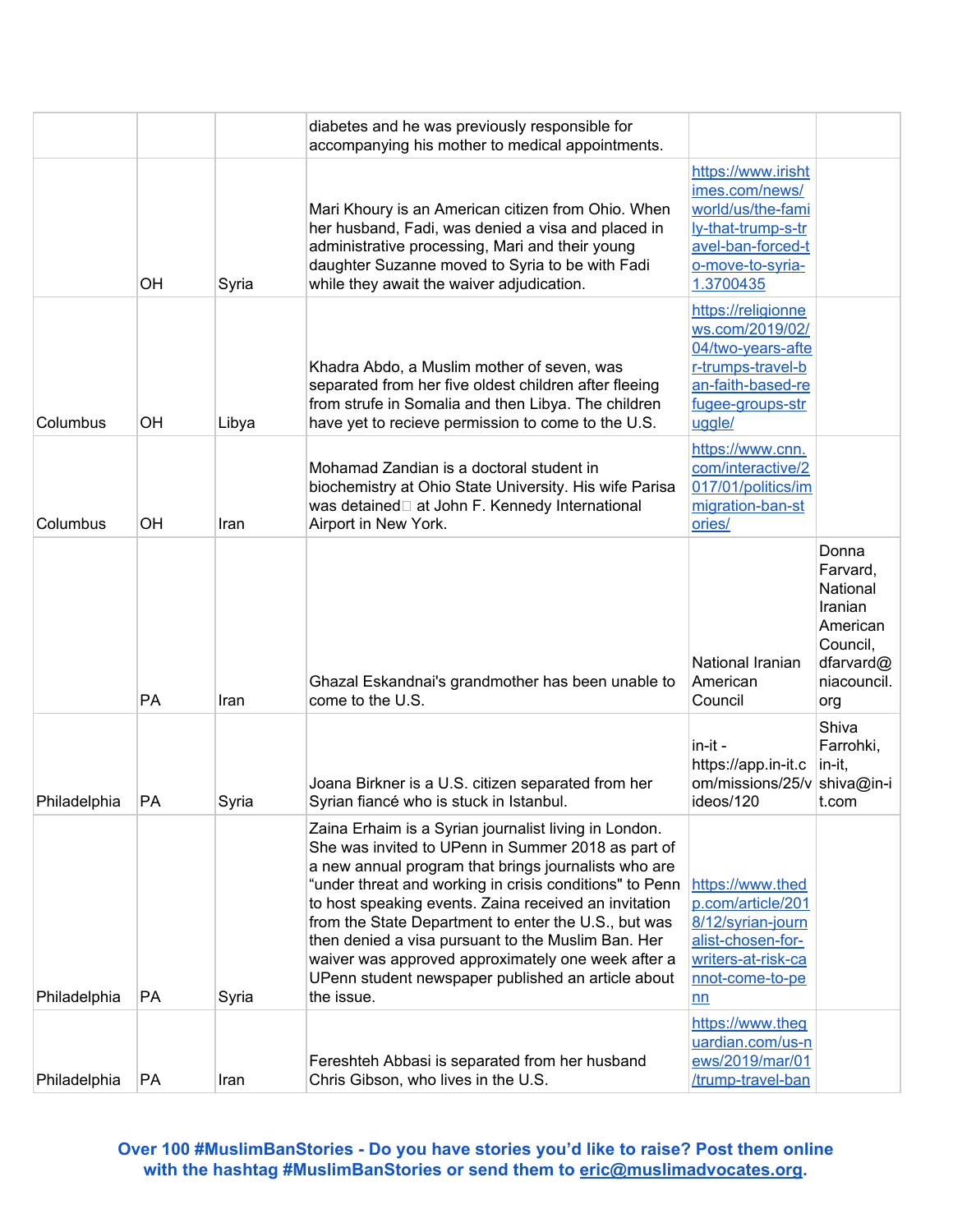|             |    |       |                                                                                                                                                                                                                                                                                             | -visa-waiver-mus<br>lim                                                                                                     |                                                                                                     |
|-------------|----|-------|---------------------------------------------------------------------------------------------------------------------------------------------------------------------------------------------------------------------------------------------------------------------------------------------|-----------------------------------------------------------------------------------------------------------------------------|-----------------------------------------------------------------------------------------------------|
| Memphis     | TN | Iran  | Payam Moein's parents have not been able to visit<br>him and his pregnant wife and they missed his<br>wedding. Moein is also afraid to travel to Iran to visit<br>his cancer-stricken father.                                                                                               | https://www.was<br>hingtonpost.com/<br>opinions/2019/03<br>/26/more-stories-<br>hearts-broken-by<br>-trumps-travel-ba<br>n/ |                                                                                                     |
| Houston     | TХ | Libya | Abdurraouf Gseaa is Libyan-American whose<br>pregnant wife is stuck in war-torn Libya. While they<br>await adjudication of her waiver request, he is forced<br>to travel back and forth constantly in order to be with<br>her during her pregnancy. He is a plaintiff in Emami v.<br>Trump. | Muslim<br>Advocates -<br>https://www.musl<br>imadvocates.org/<br>meet-the-plaintiff<br>s-in-emami-v-niel<br>sen/            | Eric Naing,<br>Muslim<br>Advocates,<br>eric@musl<br>imadvocat<br>es.org                             |
|             | TX | Iran  | Mikhak Aliani's parents are unable to travel from Iran<br>to visit because of the Muslim Ban                                                                                                                                                                                                | National Iranian<br>American<br>Council                                                                                     | Donna<br>Farvard,<br>National<br>Iranian<br>American<br>Council,<br>dfarvard@<br>niacouncil.<br>org |
| Houston     | TX | Iran  | Majid Jamshid Zadeh lives in Houston and his wife is<br>a licensed doctor living in Iran who can't come to the<br>U.S.                                                                                                                                                                      | https://www.was<br>hingtonpost.com/<br>opinions/2019/03<br>/26/more-stories-<br>hearts-broken-by<br>-trumps-travel-ba<br>n/ |                                                                                                     |
|             | UT | Iran  | The grandmother of Satin Tashnizi refused to travel to<br>Europe for her youngest daughter's wedding because<br>she was afraid she wouldn't be allowed back in even<br>though she is a U.S. citizen                                                                                         | https://www.sltrib<br>.com/opinion/co<br>mmentary/2019/<br>02/05/commenta<br>ry-two-years/                                  |                                                                                                     |
| Gainesville | VA | Syria | Najib Adi is a U.S. citizen and a dentist practicing in<br>Virginia. The Muslim Ban forced him to miss his<br>father's funeral and is preventing his monther from<br>leaving war-torn Syria to be with her son. He is a<br>plaintiff in Emami v. Trump.                                     | Muslim<br>Advocates -<br>https://www.musl<br>imadvocates.org/<br>meet-the-plaintiff<br>s-in-emami-v-niel<br>sen/            | Eric Naing,<br>Muslim<br>Advocates,<br>eric@musl<br>imadvocat<br>es.org                             |
|             | VA | Iran  | The father of Sepideh Kazemi's husban was sick and<br>was not able to travel to the U.S. to attend his son's<br>graduation ceremony.                                                                                                                                                        | National Iranian<br>American<br>Council                                                                                     | Donna<br>Farvard,<br>National<br>Iranian<br>American<br>Council,                                    |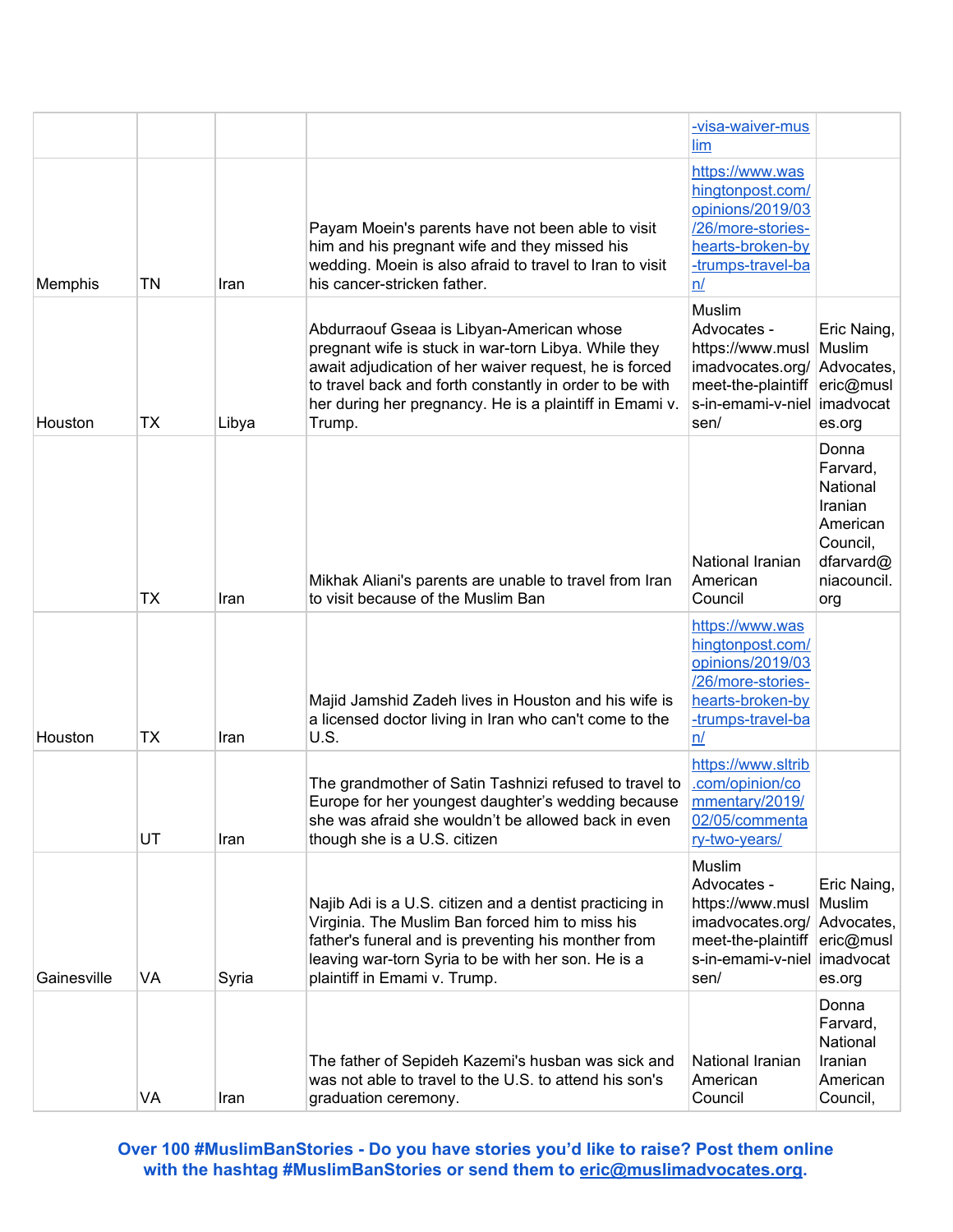|          |    |         |                                                                                                                                                                                                                                                                                                                                                                                                                                                             |                                                                                                                                                                                  | dfarvard@<br>niacouncil.<br>org                                                                     |
|----------|----|---------|-------------------------------------------------------------------------------------------------------------------------------------------------------------------------------------------------------------------------------------------------------------------------------------------------------------------------------------------------------------------------------------------------------------------------------------------------------------|----------------------------------------------------------------------------------------------------------------------------------------------------------------------------------|-----------------------------------------------------------------------------------------------------|
|          | VA | Iran    | Tara Azadikhah is separated from her fiancé, who is<br>unable to obtain a Visa                                                                                                                                                                                                                                                                                                                                                                              | National Iranian<br>American<br>Council                                                                                                                                          | Donna<br>Farvard,<br>National<br>Iranian<br>American<br>Council,<br>dfarvard@<br>niacouncil.<br>org |
|          | VA | Syria   | Muhamad Moustafa and Nabila Moustafa are Syrian<br>nationals living in the U.S. on J-1 and J-2 visas. Nabila<br>Moustafa was detained just after the Muslim Ban took<br>effect after flying back from Quatar after visting her<br>ailing monther. She was later deported.                                                                                                                                                                                   | https://abcnews.<br>go.com/US/syria<br>n-couple-separat<br>ed-trumps-execu<br>tive-order-face-u<br>ncertain/story?id<br>$= 45154984$                                             |                                                                                                     |
|          | VA | Iran    | Mohsen Khosravi says he is afraid to leave the U.S.<br>and cannot see his father, who lives in Iran.                                                                                                                                                                                                                                                                                                                                                        | https://dcist.com/<br>story/17/01/28/ph<br>otos-as-some-fa<br>milies-reunite-at/                                                                                                 |                                                                                                     |
| Kirkland | WA | Somalia | Sudi Wardere is a Somalian-American who is forced<br>to raise her child on her own because of the Muslim<br>Ban. Her husband has been awaiting a response on<br>his visa and waiver application since February. Her<br>husband was unable to be a part of the birth of their<br>child, and to this day, he has never met his child. She<br>is a plaintiff in Emami v. Trump.                                                                                | Muslim<br>Advocates -<br>https://www.musl<br>imadvocates.org/<br>meet-the-plaintiff<br>s-in-emami-v-niel<br>sen/                                                                 | Eric Naing,<br>Muslim<br>Advocates,<br>eric@musl<br>imadvocat<br>es.org                             |
| Seattle  | WA | Iran    | Shohreh Kohbanani works two minimum-wage jobs to<br>care for her disabled father. She hasn't seen her<br>Iranian husband, Hamid, for two years. They were in<br>the process of preparing Hamid's visa application<br>when the first ban came down in January 2017. They<br>have no idea when they will be reunited. Hamid's<br>Turkish visa is expiring shortly. He fears returning to<br>Iran because Shohreh is Baha'i, a persecuted minority<br>in Iran. | https://www.daily<br>mail.co.uk/news/<br>article-6604613/<br>Travel-ban-two-y<br>ears-Trump-admi<br>nistration-says-A<br>merica-safer-fam<br>ilies-divided-no-e<br>nd-sight.html |                                                                                                     |
| Seattle  | WA | Iran    | 73-year-old retiree whose husband, Afshin, left Iran 20<br>years ago. He had been undocumented in the U.S.<br>prior to marrying Pamela Raghebi. After their<br>marraige, she petitioned for a green card on his<br>behalf. This was approved, but Afshin had to leave the<br>U.S., get a re-entry waiver (which he got) and then a<br>Muslim Ban waiver (which he hasn't gotten). He's now<br>stuck in Turkey.                                              | https://www.seatt<br>letimes.com/seat<br>tle-news/travel-b<br>an-ruling-leaves-<br>seattle-woman-w<br>ondering-when-s<br>he-will-see-her-h<br>usband-again/                      |                                                                                                     |
| Tacoma   | WA | Yemen   | Rasha Alawadhi, a woman from Yemen with two<br>serious heart conditions, had trouble coming to the                                                                                                                                                                                                                                                                                                                                                          | https://www.usat<br>oday.com/story/o<br>pinion/2018/06/1                                                                                                                         |                                                                                                     |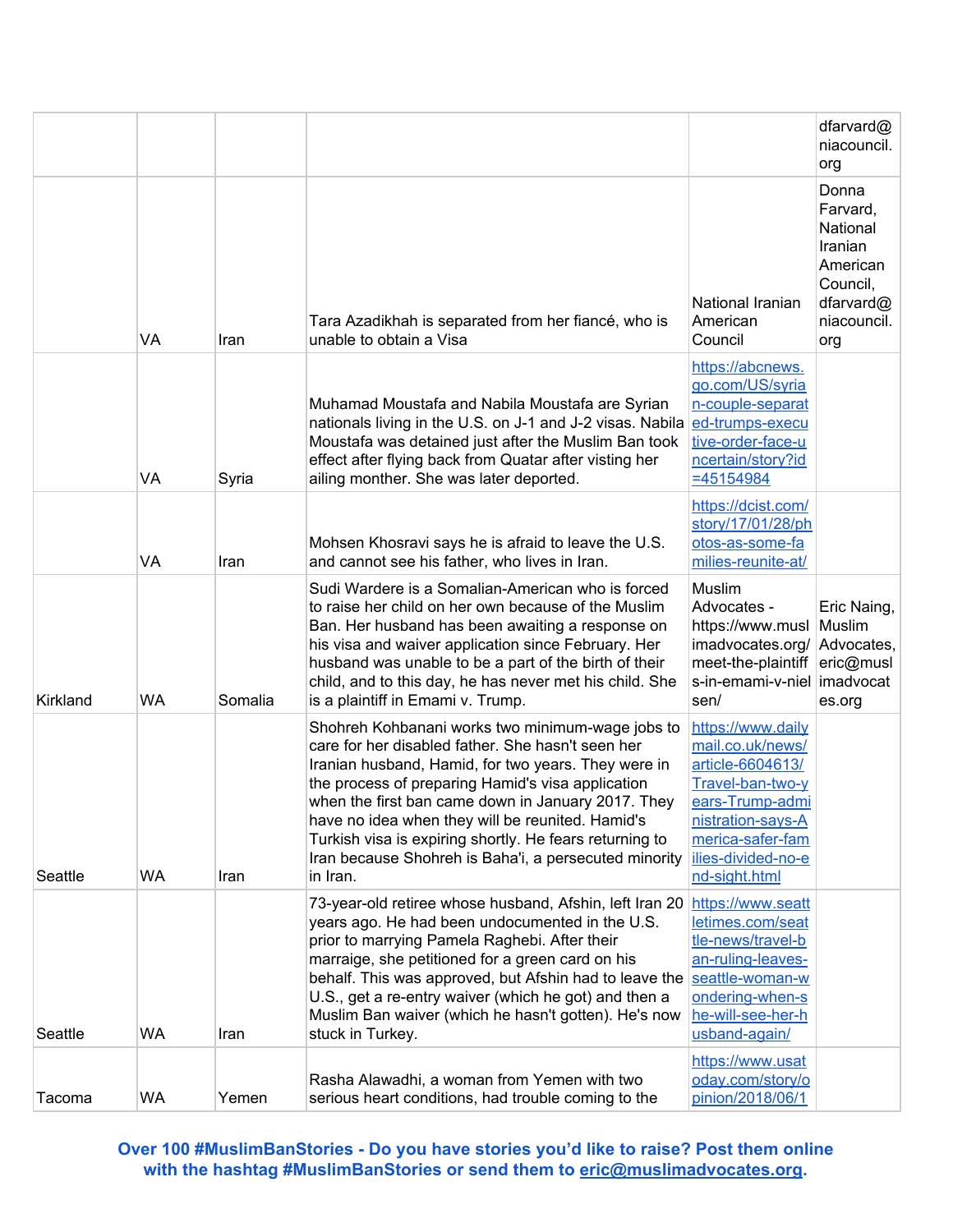|           |           |       | U.S. to recieve medial care and be with her<br>Mohammed Alawadhi.                                                                                                                                                                                               | 5/donald-trump-<br>muslim-travel-ba<br>n-supreme-court-<br>column/6695160<br>02/                                                                                            |                                                                         |
|-----------|-----------|-------|-----------------------------------------------------------------------------------------------------------------------------------------------------------------------------------------------------------------------------------------------------------------|-----------------------------------------------------------------------------------------------------------------------------------------------------------------------------|-------------------------------------------------------------------------|
| Seattle   | <b>WA</b> | Iran  | Rad Cyrus, an Iranian Immigrant living in the U.S. is<br>separated from his wife Ghdas "Samira"<br>Mohammadkani.                                                                                                                                                | https://www.seatt<br>letimes.com/seat<br>tle-news/under-th<br>e-radar-trump-tra<br>vel-ban-keeps-fa<br>milies-waiting-ye<br>ars-to-reunite-in-<br>seattle/                  |                                                                         |
| Seattle   | <b>WA</b> | Iran  | Mohammad Taha Bahadori is an artificial-intelligence<br>researcher working at Amazon who is separated from<br>his wife.                                                                                                                                         | https://www.seatt<br>letimes.com/seat<br>tle-news/under-th<br>e-radar-trump-tra<br>vel-ban-keeps-fa<br>milies-waiting-ye<br>ars-to-reunite-in-<br>seattle/                  |                                                                         |
| Seattle   | WA        | Iran  | Houtan Neynavaee is a Microsoft engineer, a U.S.<br>citizen and a Christian convert who fear going to Iran<br>to see his parents.                                                                                                                               | https://www.seatt<br>letimes.com/seat<br>tle-news/under-th<br>e-radar-trump-tra<br>vel-ban-keeps-fa<br>milies-waiting-ye<br>ars-to-reunite-in-<br>seattle/                  |                                                                         |
| Milwaukee | WI        | Iran  | Ricky Smith got married in Canada, where wife Mona<br>is getting a PhD in organic chemistry. Ricky visits<br>every few months. Smith feels he has explored every<br>conceivable avenue to bring Khorasani to the U.S. so<br>they can start their life together. | https://www.jsonli<br>ne.com/story/co<br>mmunities/west/n<br>ews/brookfield/2<br>018/07/02/travel-<br>ban-separates-br<br>ookfield-business<br>-man-his-wife/75<br>0549002/ |                                                                         |
|           |           | Syria | Mohamad Hamami is a world-class Syrian violinist,<br>composer, conductor and an artist of extraordinary<br>ability in the field of Arabic fusion music who is now<br>banned from the United States. He is a plaintiff in<br>Emami v. Trump.                     | Muslim<br>Advocates -<br>https://www.musl<br>imadvocates.org/<br>meet-the-plaintiff<br>s-in-emami-v-niel<br>sen/                                                            | Eric Naing,<br>Muslim<br>Advocates,<br>eric@musl<br>imadvocat<br>es.org |
|           |           | Iran  | Najmeh Maharlouei is an Iranian health researcher<br>whose research was deemed to be in the national<br>interest by the United States government and who<br>was denied a visa because of the Muslim Ban.<br>Najmeh is a plaintiff in Emami v. Trump.            | Muslim<br>Advocates -<br>https://www.musl<br>imadvocates.org/<br>meet-the-plaintiff                                                                                         | Eric Naing,<br>Muslim<br>Advocates,<br>eric@musl                        |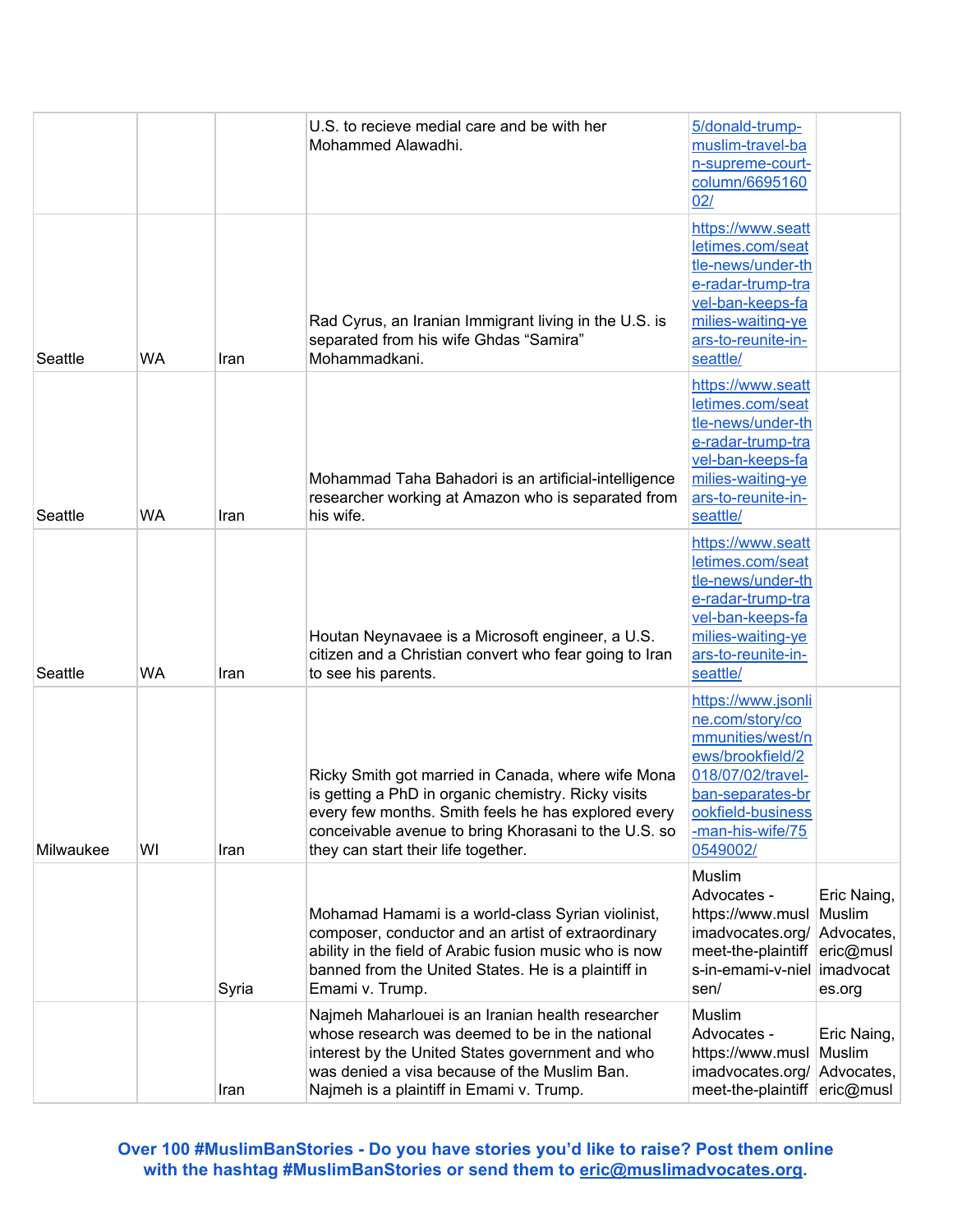|  |       |                                                                                                                                                                                                                                                                                    | s-in-emami-v-niel   imadvocat<br>sen/                                                                                                                                           | es.org                                                                                              |
|--|-------|------------------------------------------------------------------------------------------------------------------------------------------------------------------------------------------------------------------------------------------------------------------------------------|---------------------------------------------------------------------------------------------------------------------------------------------------------------------------------|-----------------------------------------------------------------------------------------------------|
|  | Yemen | Enas Saad Ammari is the Yemeni daughter of U.S.<br>citizens. She, her husband and two children won the<br>2019 Diversity Visa lottery and have extensive ties to<br>the U.S. but are unable to come to the country to be<br>with the rest of her family because of the Muslim Ban. | Yemeni<br>American<br><b>Merchants</b><br>Association                                                                                                                           | Ayyad<br>Algabyali,<br>Yemeni<br>American<br>Merchants<br>Associatio<br>n,<br>ayyad@ya<br>mausa.org |
|  | Yemen | Ahmed Al Mulaiki is a U.S. citizen whose wife is<br>unable to come to the U.S. to live with him. Mulaiki<br>recently underwent open-heart surgery and is<br>experiencing serious health problems, and fears he<br>may die without seeing his wife again.                           | Yemeni<br>American<br><b>Merchants</b><br>Association -<br>https://www.thed<br>ailybeast.com/tru<br>mps-muslim-ban-<br>is-destroying-the<br>se-americans-liv<br>es-two-years-on | Ayyad<br>Algabyali,<br>Yemeni<br>American<br>Merchants<br>Associatio<br>n.<br>ayyad@ya<br>mausa.org |
|  | Iran  | Fereshteh Abbasi Mahmoudabadi met her husband<br>while studying and working in the U.S. The couple<br>later moved abroad but her husband had to return to<br>the U.S. for professional reasons. The Muslim Ban<br>prevents Mahmoudabadi from joining him.                          | National Iranian<br>American<br>Council                                                                                                                                         | Donna<br>Farvard,<br>National<br>Iranian<br>American<br>Council,<br>dfarvard@<br>niacouncil.<br>org |
|  | Iran  | Ghazaleh Taherzadeh lives abroad and is unable to<br>come to the U.S. to live with her husband or accept a<br>postdoc position that was offered to her by a U.S.<br>university.                                                                                                    | National Iranian<br>American<br>Council                                                                                                                                         | Donna<br>Farvard,<br>National<br>Iranian<br>American<br>Council,<br>dfarvard@<br>niacouncil.<br>org |
|  | Iran  | Saman Heydari moved to Turkey to be with his fiancé<br>while she attempts to obtain a U.S. visa. They have<br>not been successful                                                                                                                                                  | National Iranian<br>American<br>Council                                                                                                                                         | Donna<br>Farvard,<br>National<br>Iranian<br>American<br>Council,<br>dfarvard@<br>niacouncil.<br>org |